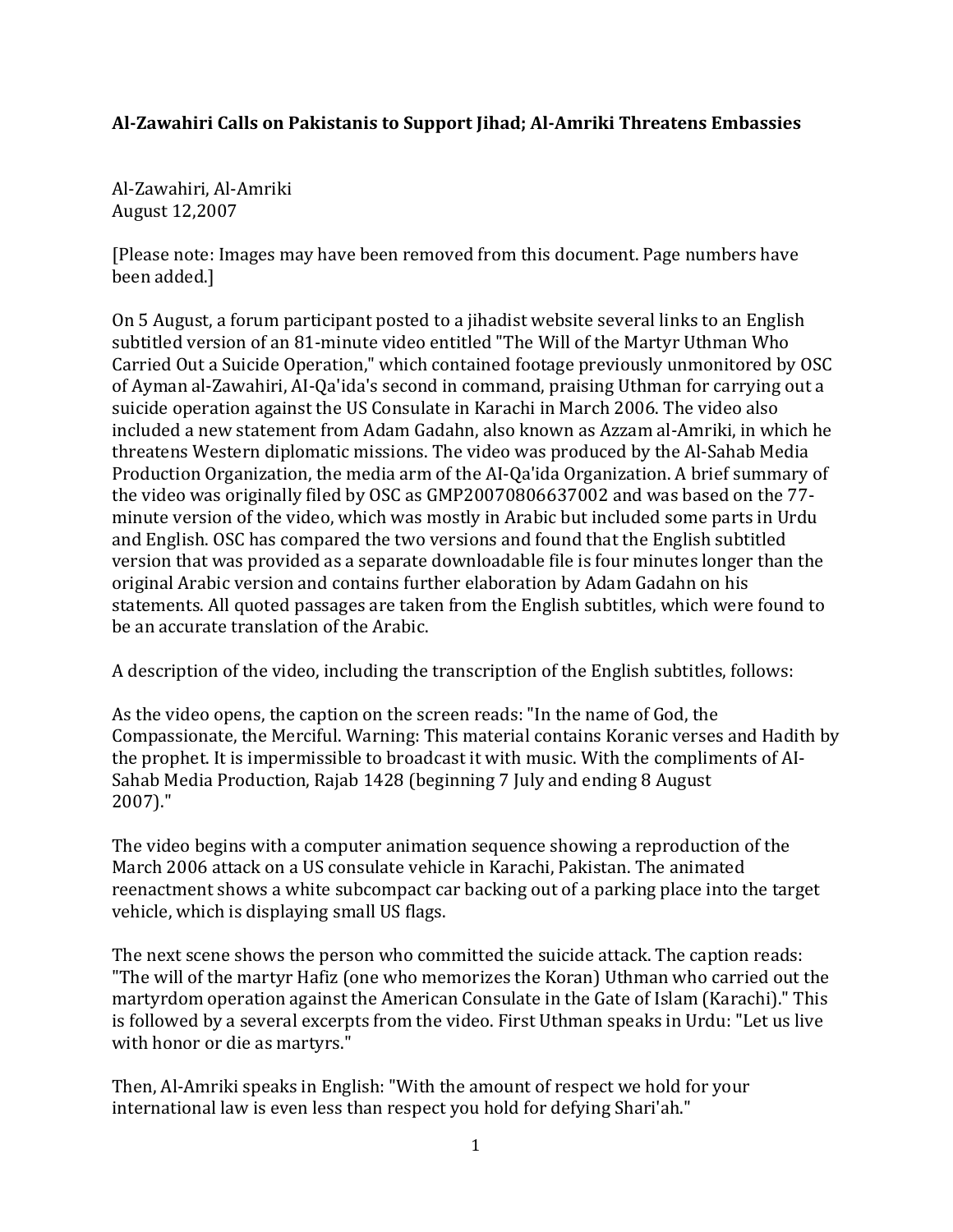He is followed by Ayman al-Zawahiri who speaks in Arabic: "So have confidence, Muslims of Pakistan, in Allah's victory for His believing worshippers, and follow in the footsteps of your brother Qari (one who recites the Koran) Usman (Uthman) and those mujahidin who preceded them, those who find Honor in their Lord and refuse to be humiliated." Next an Islamic jihadist song is heard with footage of the Sacred Mosque in Mecca and a white banner, which reads "There is no god, but God and Muhammad is His messenger," is shown. "We love Allah and Jannah (Heaven) and the path of Muhammad is Sunnah (example to be followed). We want the banner of taw heed (monotheism) to stay at the summit."

Next there is video showing mosques and Muslim people in prayer and then the narrator speaks in Urdu: "The Islamic world, home to more than one and a half billion Muslims. The Ummah that bears the final message from Allah, and whose members renounce all false gods and prostrate themselves to Allah alone. They declare that: 'The command is for none but Allah' (Koranic verse; Yusuf 12:40)."

The narrator then speaks while footage shows US soldiers in an unspecified Middle Eastern desert area: "But alas this Ummah has become subject to the Jews and Christians and has been enslaved by the United Nations Security Council which was created for the security of Kufr (infidelity) and its allies." The footage then shows US President George W. Bush shaking hands with an unidentified African president in the presence of former UN Secretary General Kofi Anan, along with footage of the UN building in New York.

Next the video caption reads: "The Jewish Army bulldozes the lands of Muslim Palestinians." This is followed by footage that includes an Islamic song in Urdu and Palestinian civilians resisting Israeli troops escorting a bulldozer razing olive orchards. Then an unidentified Palestinian woman says: "This is our land; what you are doing here? By Allah, I will carry an operation against you! I'll attack you and blow you up!"

That is followed by a woman on the screen saying to the Israeli soldier "I will kill you son of bitch."

Next a Palestinian woman screams: "Ah! How I will raise my children? Woe is me!" and another Palestinian woman screaming at Israeli soldiers: "Go away. Get out of here! "

Then an unidentified young man screams: "Each and every one of us is Usamah Bin Ladin."

Next the video shows a UN meeting, captions from USAID websites, meetings between President George W. Bush and leaders of the Middle East, including King Abdallah of Jordan, King Abdallah of Saudi Arabia, Ariel Sharon, Husni Mubarak, General Pervez Musharraf, and Hamid Karzai, and the narrator says: "This global Kufr has put into place a set of international laws against Allah's shari'ah. This kufr (infidelity) has contaminated our educational systems with apostasy and heresy. It has trapped our economies in the chains of usury. It has undertaken its program of limiting our population and consequently our sisters and daughters have become barren. And by sheltering under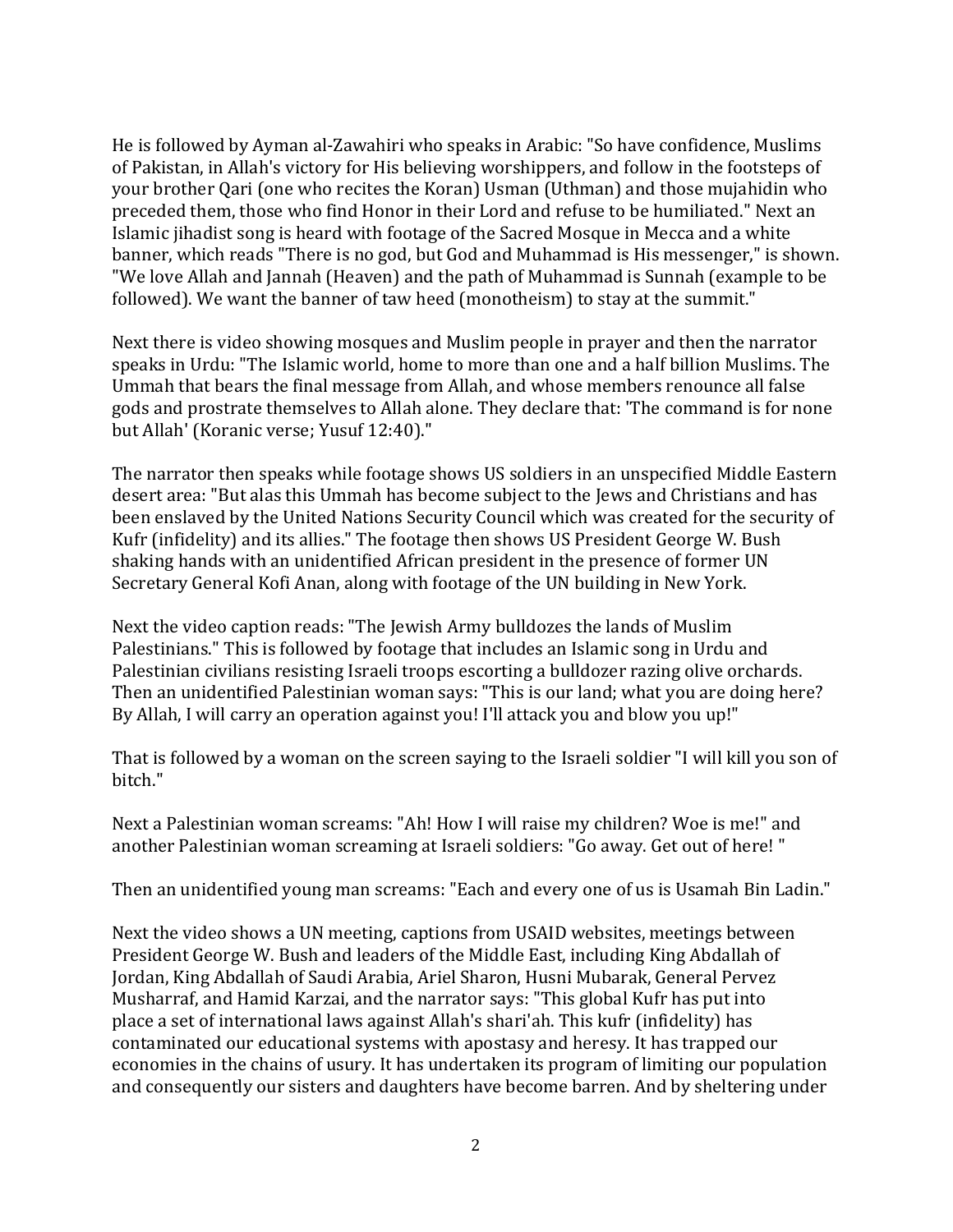the labels of information technology and culture, it has leashed a storm of decadence and immorality that has ruined the ethics and character of the young generation and resulted in the death of shame in the Muslim societies and under this very same global structure ofkufr (infidelity) both the theoretical as well as hands-on training of the thinkers and politicians of the Muslim world started on a basis of atheism in order to make them capable of upholding western ideologies and values under the cloak of democracy with the help of secret conspiracies and clandestine revolutions. These international Tawagheet (idols) imposed upon this ummah oftawheed (monotheism) factions and rulers who instead of prostrating themselves to the Lord of the Ancient House, the Kaaba prostrate themselves to the lord of the White House. These apostate leadership, in turn, imposed laws of kufr (infidelity), which are in open contradiction to our divine shar'iah and explicitly ridicule Islamic traditions and our religion rites." Next there is singing followed by a Koranic verse read by the narrator: "If any do fail to judge by what Allah hath revealed, they are unbelievers" (Koranic verse; AI-Ma'idah 5:44). The narrator also says: "By using these evil Crusader rulers the Pharaoh of this age, America, proceeded to personally conquer our lands by establishing its military bases throughout the Muslim World. And so today, the entire Muslim nation is subject to the tyranny and oppression of this Crusader disbelief" Then there is more singing and another Koranic verse: "Say 0 people of the book! Do ye disapprove of us for no other reason than that we believe in Allah, and the revelation that hath come to us and that which came before, and that most of you are rebellious and disobedient?" (Koranic verse; AI-Ma'idah 5:59). The narrator then says: "To avenge these atrocities of the kuffar (infidels), there rose from the Gate of Islam (Karachi), Sindh, a brilliant star by the name of Hafiz Abu-Uthman."

Next Uthman is sitting under a tree in something similar to a house garden with a screen caption that reads "When I emigrated from my home." The next screen caption reads "The martyr as we see him Hafiz Uthman may Allah have mercy on him."

Then Uthman says: "I was blessed by Allah to see the Islamic Emirate (of Afghanistan) for the first time about a year before it fell, and all praise is for Allah. After a three-month stay there, I experienced a truly unusual blessing from Allah. In my third month there, my mother become ill and sent my father to bring me back for her sake. When my father came to the land of Jihad for the first time, to take me back, and saw the life of the Mujahideen, he decided to stay there himself. Back home, my mother became very worried, so my father forced me to return home, and I came back, but my father stayed in Afghanistan! So because of the blessed Islamic Emirate and its Jihad, my parents became convinced about Jihad, and all praise is for Allah. I returned to Afghanistan with my parents' permission two month before the fall of the Emirate, and all praise is for Allah. I spent my first few days with some Pakistani companions in Qarah Bagh (Karabagh), then I went to another camp of the Mujahideen in the same area. Thereafter, Allah granted us strength and we left for Qunduz (Kunduz). We were in Qunduz during the American air strikes and remained there for the whole bombing period. During this period, we witnessed a lot of help and support from Allah. Brothers would be martyred, but no one got disheartened. I was present when a battle against Masood's men took place at Dasht-e-Archi, in Takhar. The US planes were bombing the place from above, while the Mujahideen fought below. In spite of the bombing, the Mujahideen did not leave a single bunker, and all praise is for Allah. Even Masood's men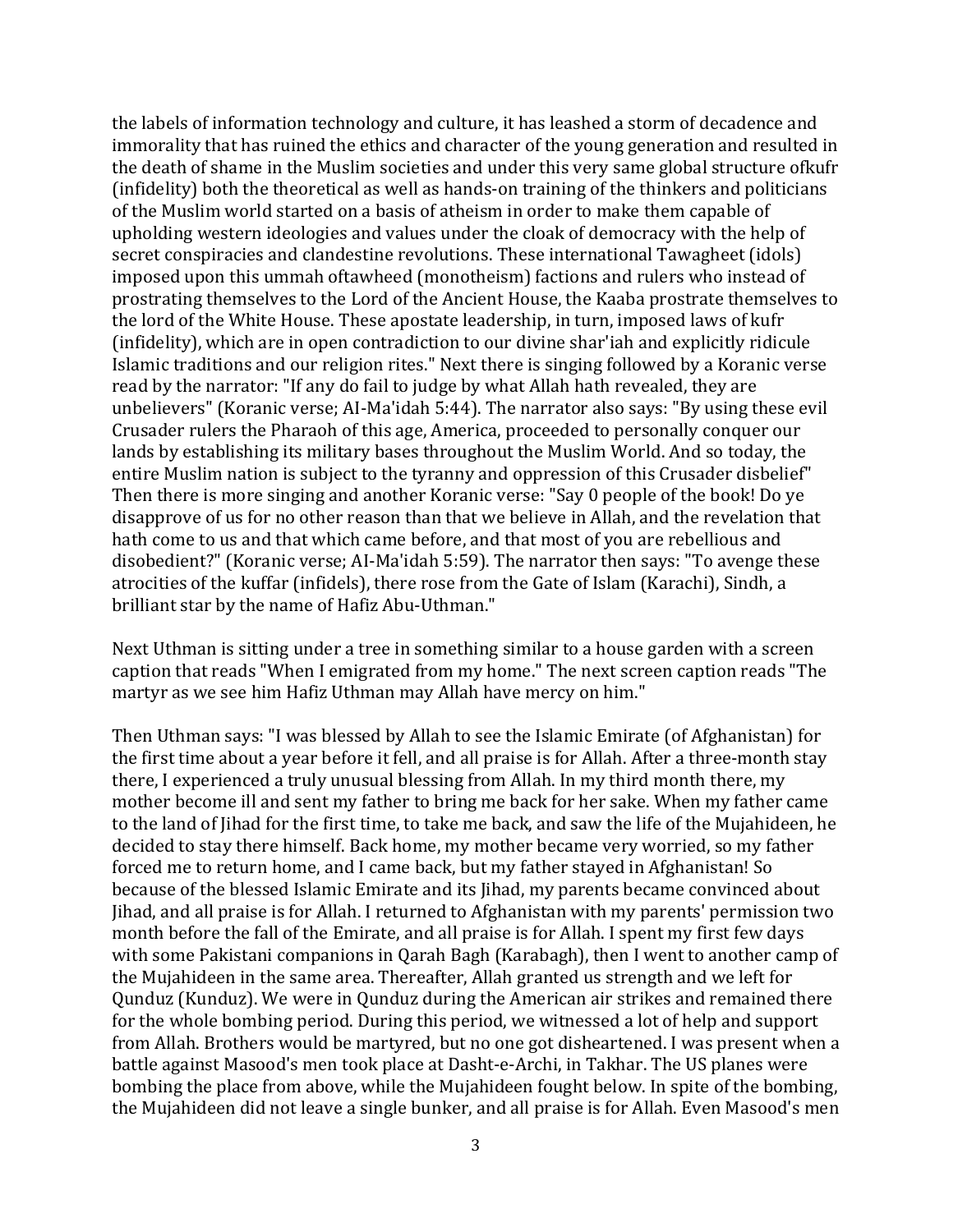started asking each other over the wireless. What sort of people are these? What sort of youth are these? We are fighting them on the ground and the Americans are bombing from above, and yet they are not leaving their bunkers."

After that Ayman al-Zawahiri says: "In this will, the martyred brother (may Allah have mercy on him and house him in His spacious Gardens) relates what he suffered of the oppression and crimes perpetrated by the Americans and their helpers against the Mujahideen (mujahidin) of the Taliban and al-Qaida (al-Qa'ida) after commiting treachery against them. And perhaps in the martyrdom of our brother Qari (one who memorizes the Koran) Usman (Uthman) is an example to be followed by the Muslims in Pakistan and all the lands of Islam. He took part in the Jihad with Taliban against the Northern Alliance, the agents of the Crusaders. Then (he) nearly died while being held captive by them due to the severity of the tuberculosis which spread among the prisoners."

Uthman follows: "Then they took our money and weapons and everything else, after which they put us into the containers. But before we put into the containers, we saw - and it was nighttime - we saw our wounded brothers being buried alive. This continued for three days."

Next an interviewer asks Uthman: "Were the Americans with them?"

Uthman replies: "Yes, the Americans were with them."

The interviewer asks: "You yourself saw the Americans?"

Uthman answers: "I personally saw the Americans taking pictures of these scenes. Then we were put in the containers, shipping containers. The number of the Mujahideen at the start of the siege was without a doubt more than 20,000, then after the brothers were buried alive, they put more than 300 brothers in each container. They herded us in like sheep. For Allah is all praise in every circumstance, when I was inside the container, there was no ventilation and no oxygen, and the number of brothers in each container was large. We spent one day and one night in the containers, and in each container more than 200 brothers were martyred due to suffocation and lack of ventilation. The situation was extremely difficult. All praise is for Allah in every circumstance, after a half-hour of the container being in motion, I felt pain and dizziness in my head. Then I remembered, and for Allah is all praise, Ayat al-Kursi (the verse ofthe footstool) and Surat Yasin, which I had memorized, and after reading (reciting) Surat Yasin, all the pain went away and I felt nothing for the rest of the day and night. After the containers, they but (put) all the brothers in Shiberghan prison. Look at how many brothers were left, we were more than 20,000 at the outset, but after the containers and burying alive of the brothers only 3,700 remained and the rest were martyrs. When we were jailed in Shiberghan prison, which was small and cramped with insufficient space, for five months many brothers sat like this look (Uthman sits in squatting position). I spent a year and a half in Shiberghan prison. I was soon taken ill with tuberculosis which causes severe coughing. But, praise to Allah I witnessed Allah help from the very first moment. Two of our brothers saw the Prophet,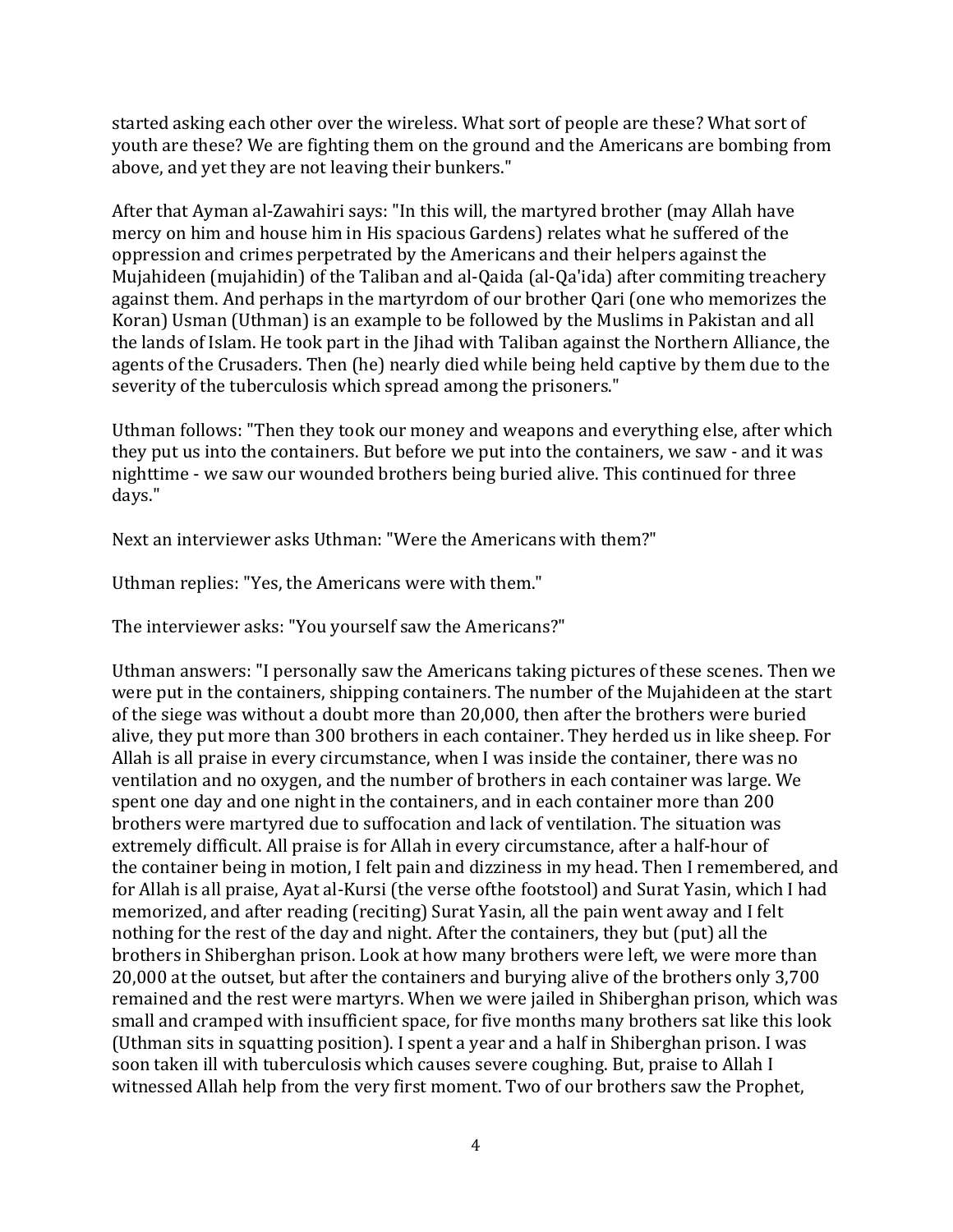peace and blessing of Allah be upon him, in their dreams. I saw my martyred brothers in my dreams, which made me so happy. Most of the brothers persevered and began to memorize the Koran, and those who could not properly read it began to learn how. Praise be to Allah, despite the difficulties and the tragedies, we saw Allah's help. The brothers saw dreams and Allah guided the brothers to perform good deeds."

Then AI-Zawahiri adds: "Then, when Allah favored him with health and freedom, he returned to Jihad against the Crusaders, under the banner of the victorious, with Allah's permission, commander of the believers Mulla Muhammad Umar. He never stopped until he attacked with his car loaded with explosives against the employee of the American consulate in Karachi, and inflicted great harm on them, by Allah's help and strength."

Next the video shows several scenes including Uthman reading the Koran and scenes that followed the attack against the US Consulate in Karachi with a caption that reads: "The American consulate in Karachi following the blessed operation." Then there is a still photograph of David Foy, the purported CIA official who was killed in the attack, and a coffin covered with the US flag being carried by people in US military uniform.

Following, the narrator says: "The knight, who enlightened his heart with all thirty parts ofKuran, sacrificed his life to avenge the overthrow of the Islamic Emirate of Afghanistan. One the morning of the second of March, 2006, Abu Usman (Uthman) carried out a splendid martyrdom operation against the American consulate in Karachi, Pakistan. This consulate is the largest spy den of the American CIA in Asia. As a result of the attack, the supervisor of the CIA's activities in Asia, David Foy, was sent to hell. This Kafir (infidel) served the American army in different capacities for 23 years. And now he is responsible for the secretive mission of the CIA through out Asia. He was assigned with the task of maintaining the supremacy of the American Taghut (idol) throughout this region, and with parenting with the worldwide apostasy movement especially in Pakistan an Afghanistan. This chief of Kufr (infidelity) met his fate just a day before the Pharoah of this age arrived in Pakistan to be saluted by an army allied to him and fighting his Crusade."

Then there is more singing and another Koranic verse: "But sorrow thou not over these(people) without faith" (Koranic verse; Al-Ma'idah 5:68).

Next, US President George Bush says: "We have lost at least one US citizen in the bombing, a foreign service officer, and I send our country's deepest condolences to that person's loved ones and family. Terrorists and killers are not going to prevent me from going to Pakistan."

Next Uthman is seen in a car with a caption that reads: "The Kuffar (infidels) can not defeat the martyrdom operations" and the footage shows him preparing for his operation. He says: "When I made the intention for this act, I received a lot of help from Allah. My decision to present my life to Allah is no big deal. I swear by the Almighty, if I have as many lives as I have hair on my body, I would have sacrificed them all. It would have made no difference to me. But I have just one life. The important thing is that Allah is pleased. This is the reason why I wish to give away my life to Allah. And the other objective for this act is the severest of losses be inflicted upon the Kuffar losses that they will remember for generations that a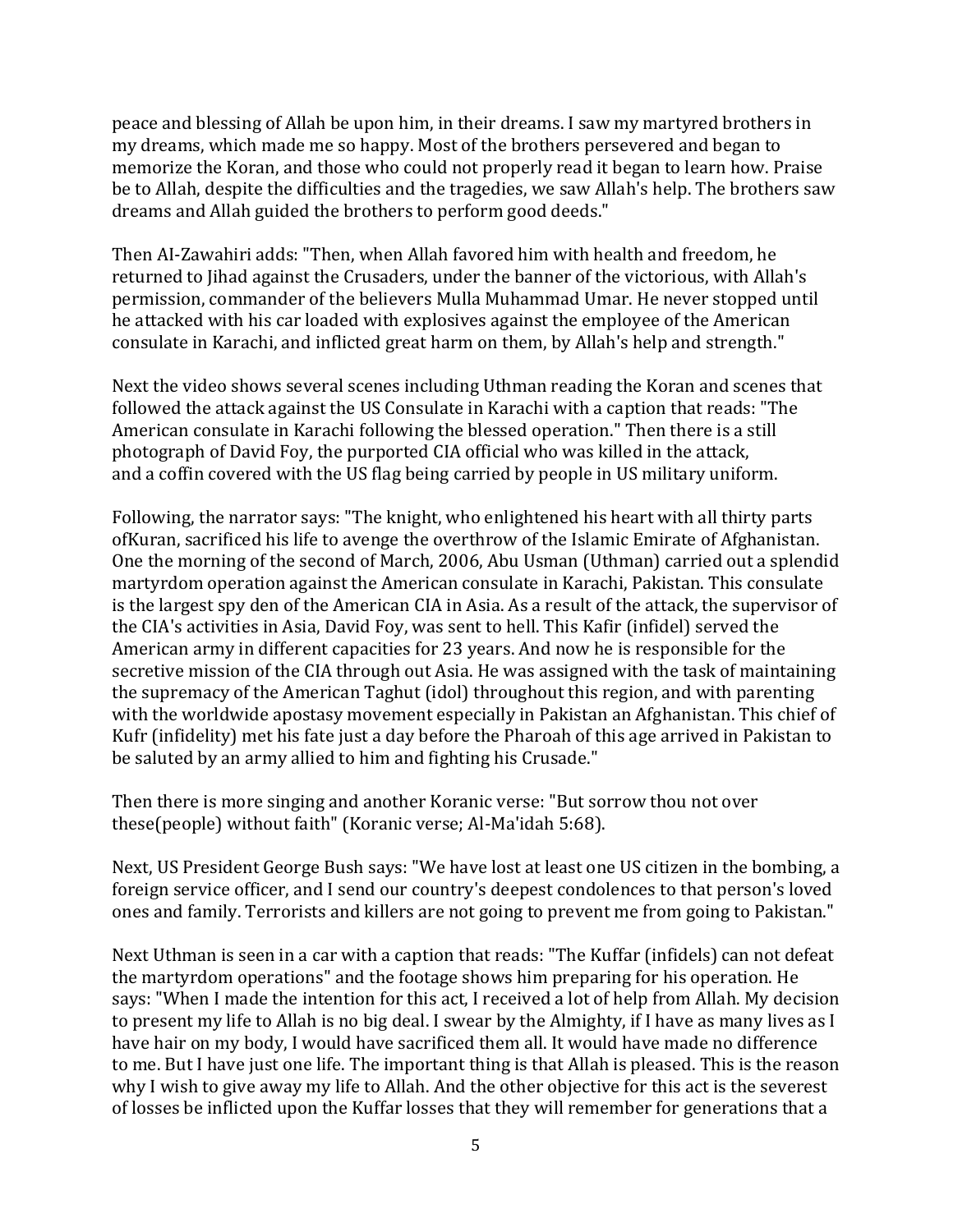Muslim neither fears death nor carries any love for his life, only the religion of Allah is beloved to him. And it is this religion of Allah that gives us the courage to carry out martyrdom operations. What prepares for them? Allah's religion and nothing else. Today, these kuffar have everything, they lack no resources, so they are afraid of death, they want to live in this world forever, where as a believer says: 'Oh Allah send for me today, call me to Your presence today and do not delay it until tomorrow.' This is the reason why I wish to present my life to Allah. To all those who hear this message: Pray for me, and after that persuade yourselves to do as I did. I swear by Allah if you persuaded yourselves into doing so, you will see how the help and support of Allah comes down upon you."

Next, footage of the Twin Towers of the World Trade Center is being displayed along with still photographs of those who carried out the attack against the World Trade Center. The video also shows scenes of suicide operations in Iraq and Afghanistan, along with still photographs of Abu-Mus'ab al-Zarqawi and others. The narrator says: "So blessed are those mujahidin who (are) stab bing the Zionist Crusader Kufr, and severing their own heads to rid the land of Islam of the filth of the kuffar. Our martyred brother Abu Mus'ab al-Zarqawi arranged more than 800 martyrdom operations in Iraq (based) on the instructions of the Amir of Jihad Shaykh Usama bin Ladin. Consequently, the arrogance of the Pharaoh of this age was broken. And these operations are not limited to Iraq alone. On the front line of the land of Khursan, the mujahidin of the Islamic Emirate are arriving from all over the world for martyrdom operations. "

Uthman, handling wires and electrical devices, then speaks in Urdu with Arabic subtitles and says: "Look at Iraq today, why is each and every youth inclined towards martyrdom operations? Why are they using these tactics? It is because, first and foremost, this is a mean by which a person meets his Creator. That is as far as hereafter is concerned. As far as this world is concerned, look at the groupings ofKuffar, look at the amount of technology they have, yet they lack the means by which to save themselves from these operations. They are stunned. Allah's religion, with which He blessed and honored us, is such that it has freed us of the sorrows of this life, as well as the anguish of death, all praise be to Allah. The brothers who (are) enduring torment in Guantanamo, the many who are detained in the prisons of Afghanistan, the large numbers who were imprisoned for many years, what are they suffering for? For the sake of the religion of Allah only. And by God, the love of Allah in the hearts of those who have suffered torture for the sake of Allah, is such that I can not explain to you. Only the person who comes to the path of Allah himself can taste the sweetness of this love can experience its tranquility in his heart. You will (be) free of all worldly grievances. You will have no worries concerning subsistence or any other troubles. But for God('s) sake, try to change your hearts; the chief element in the whole body of a person is a heart. Ask Allah for assistance, and then you will see how the help and support of Allah will be at your side, just as it was the esteemed Companions, may Allah be pleased with all of them. Today, it is possible for Allah to be at our side, and His support to be with us in the same way, Allah willing, but on one condition that we purify our hearts, abstain from sins and present our lives sacrifice in the Cause of Allah. "

While footage continues to be shown of Uthman preparing for his operation, the narrator adds: "Just as the Islamic Shari'a categorizes the killing of any person, under the headings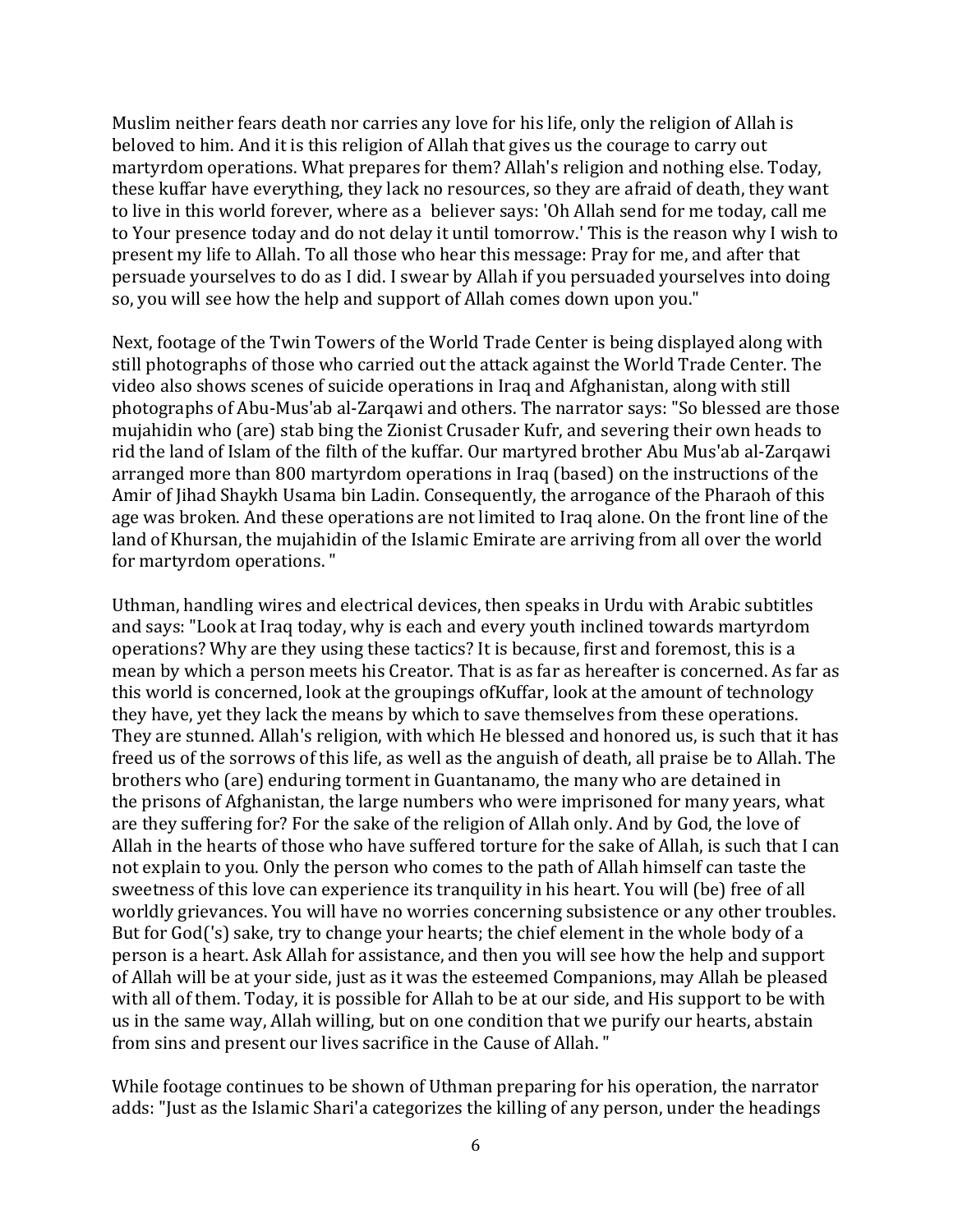of 'killing with right' and 'killing without right' considering killing without right to be strictly prohibited and a great sin, but killing with right an act of worship and a mean to achieve Allah's pleasure. it (Shari'ah) informs us ofthe two categorizes of killing oneself, the first is without right, which means talking one's life in despair of Allah's mercy, or out of anger, or to escape from suffering, or any other such reason. Without a doubt, such an act is suicide and strictly prohibited, and the one guilty of it deserves a most severe torment in the hereafter. The second category is 'with right' taking one's own life in the interest of Islam. Jurists of all times remained in agreement that such an act is not only permissible, but among the best means of achieving martyrdom. Many Arab and non Arab Muslim scholars of today also declared martyrdom operations to be among the greatest forms of martyrdom in the path of Allah. Therefore whoever takes his life despairing at Allah's mercy or throws himself into a situation where death is certain, e.g, laying in the railroad tracks, drinking poison or exposing himself to the bite of poisonous snakes, such a person is guilty of unlawful death, because what really matters, is the intention of the person committing suicide, not the means used by him. In contrast, the person who scarifies his life to earn Allah's pleasure, or in the interest of Islam by putting himself in a situation, where his killing or death is certain, whether at the hands of others or at his own hands, in both cases he will be a martyr in the path of Allah. The biographies of the esteemed Companions, may Allah be pleased with them all, are witness to the fact that they carried out martyrdom operations, in the ways which were possible at that time. Of course there were no explosives present in those days to find an example of a Companion taking his life by this method. Hence, we should mourn the lack of understanding of those people who make the legitimacy of such an acknowledged matter ambiguous due to this apparent difference. In many wars of the recent past, soldiers of Muslim countries destroyed enemy tanks by fastening bombs to their bodies, and blowing them up by lying down before them. The opinions of jurists regarding this issue are very clear."

Next the narrator reads in Urdu from a page in English entitled "the status of martyrdom operations in Islamic Shari'a" which is displayed on the screen: "AI-Imam AI-Jassam, may Allah have mercy on him, quotes the opinion of Imam Muhammad, may Allah have mercy on him, regarding the explanation of the verse of Surat al-Baqarah: 'And be not cast by your own hands to ruin'(Koranic verse; AI-Baqarah 2: 195). 'If a man were to attack 1000 men by himself, there would be nothing wrong with that if he thought he would survive or shouldn't survive but would inflict slaughter on them. If, however, he neither thought that he would survive nor that he would slaughter them, I dislike it for him, because he would be exposing himself to ruin without benefiting the Muslims. If, on the other hand, he neither thought that he would survive nor that he would slaughter them, but would embolden the Muslims by that to make them do what he did and kill and slaughter the enemy, there is nothing wrong with that, Allah willing. And if he neither thought that he would survive nor that he would slaughter them, but his act would terrify the enemy, there is nothing wrong with that, because this inflicts greater harm and benefits the Muslims.' After quoting this opinion, aI-Imam al-Jassas, may Allah have mercy on him, says: 'If in destroying himself, there is benefit for the religion, then this is a noble rank with which Allah has praised the Companions of the Prophet in His statement: 'Allah hath purchased of the believers their persons and their goods, for theirs (in return) is the Garden (of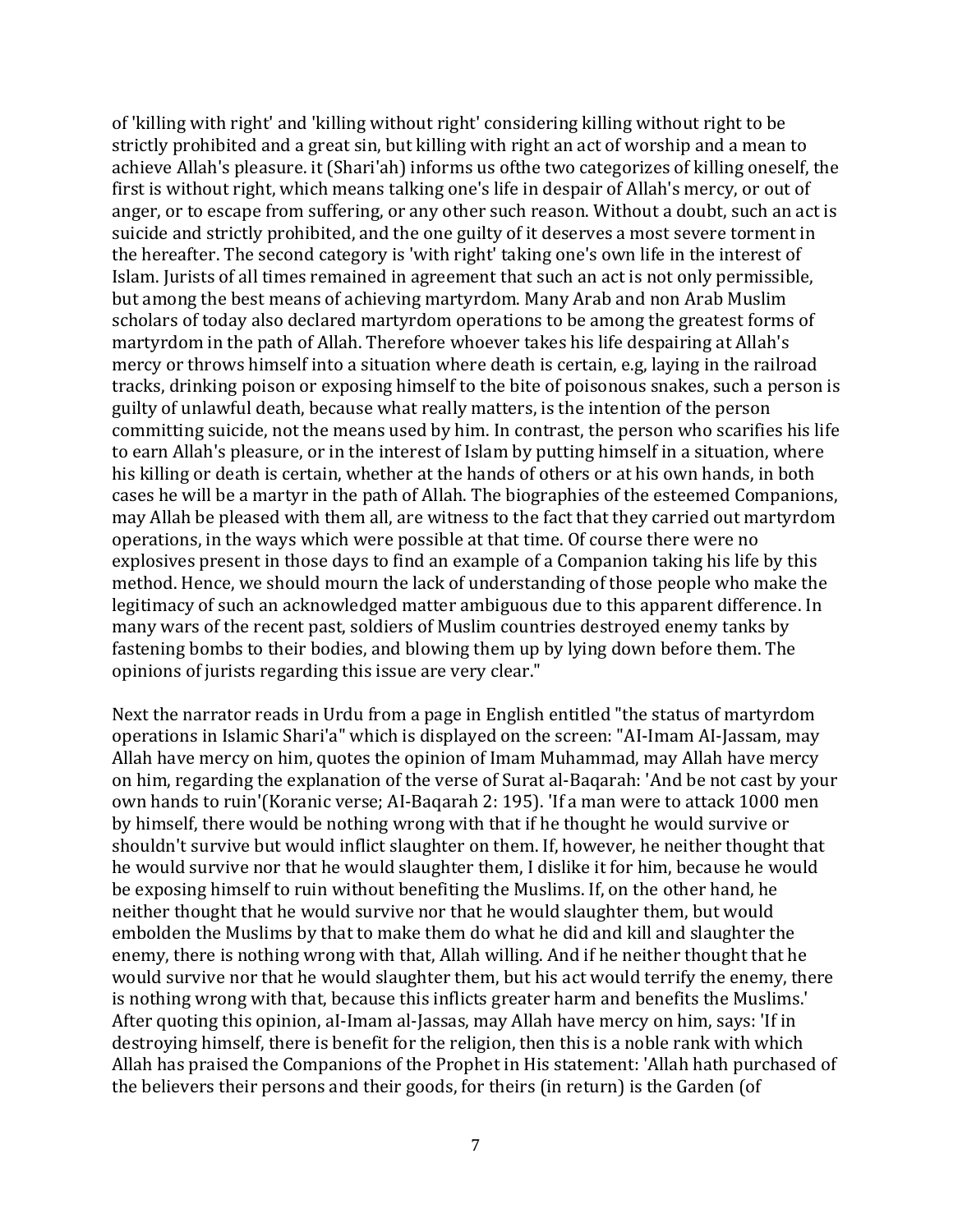paradise); they fight in His cause. and slay and are slain'.' (Koranic verse; AI-Tawbah 9: 111)"

The narrator continues: "Likewise, many similar incidents from the life of the Companions (may Allah be pleased with them all) have been narrated, where a single Companion penetrated the ranks of the Kuffar in order to inflict damage upon the enemy or to raise the morale of the Mujahidin, or merely for the sake of martyrdom, while knowing that death was certain should he go ahead. Moreover, it has been established that the Companions made pledges and took pledges to die on numerous occasions. And in the battle of Yamama, when the devoted Companions of the Holy Prophet (peace be upon him) were involved in the war against Musalima the Liar, a decisive turn approached when all the kuffar took refuge in a garden. When no immediate means to defeat the kuffar was seen, Hazrat Bara' bin Malik (may Allah be pleased with him) decided to undertake a martyrdom operation of his own. He said, 'O my Muslim brothers lift me and throw me into this garden,' whereupon the Muslims lifted him, and when he reached the height of the wall he jumped into the garden and into the midst of the kuffar and fought them until he succeeded in opening the gate. Although he was not martyred in this attack, his act was akin to leaping to one's death. The history of Islam is full of such events."

While religious chants are heard in the background and a caption reads "No jihad with intelligence services," Uthman adds: "As for General Pervez Musharraf, examine the state of affairs before and after he stepped into power: he provided enormous assistance to America against the Islamic Emirate, consequently numerous mujahidin were martyred there. What is more, he arrested more than 500 hundred Arab mujahidin in Pakistan of whom many, even today, are confined in prison in Cuba."

Next there is a clip of President Musharraf making statement: "lSI (Pakistan's Inter-Services Intelligence) is a disciplined force, for 37 years, they have been doing what the government has been telling them breaking the back of AI-Qa'ida would not have been possible getting 680 people would not have been possible if the intelligence lSI was not doing an excellent job."

Uthman continues: "And now is he working to establish relations with Israel about which Allah has said in the Quran: 'Never will be the Jews or the Christians be satisfied with thee unless thou follow their religion' (Koranic verse; AI-Baqarah 2:120). He is trying to institute relations with these Jews who are known enemies of ours from day one. He is always repeating in his addresses that he will finish off the terrorists. Whom does he mean by terrorists? He means the mujahidin; he says that he plans to finish off the mujahidin by all means, and that the population should assist him in doing so. But for God's sake, if we help him here, what will we say there? Praying five times a day on one hand and providing assistance (to) him on the other, is this righteous? In a recent address, he said that rape is a profitable business for women."

Then the video cuts back to Musharraf: "Those who say that I have said they start saying that God knows where he has come from .. .is this some outsider? Or maybe he is not a Muslim. What's the matter?"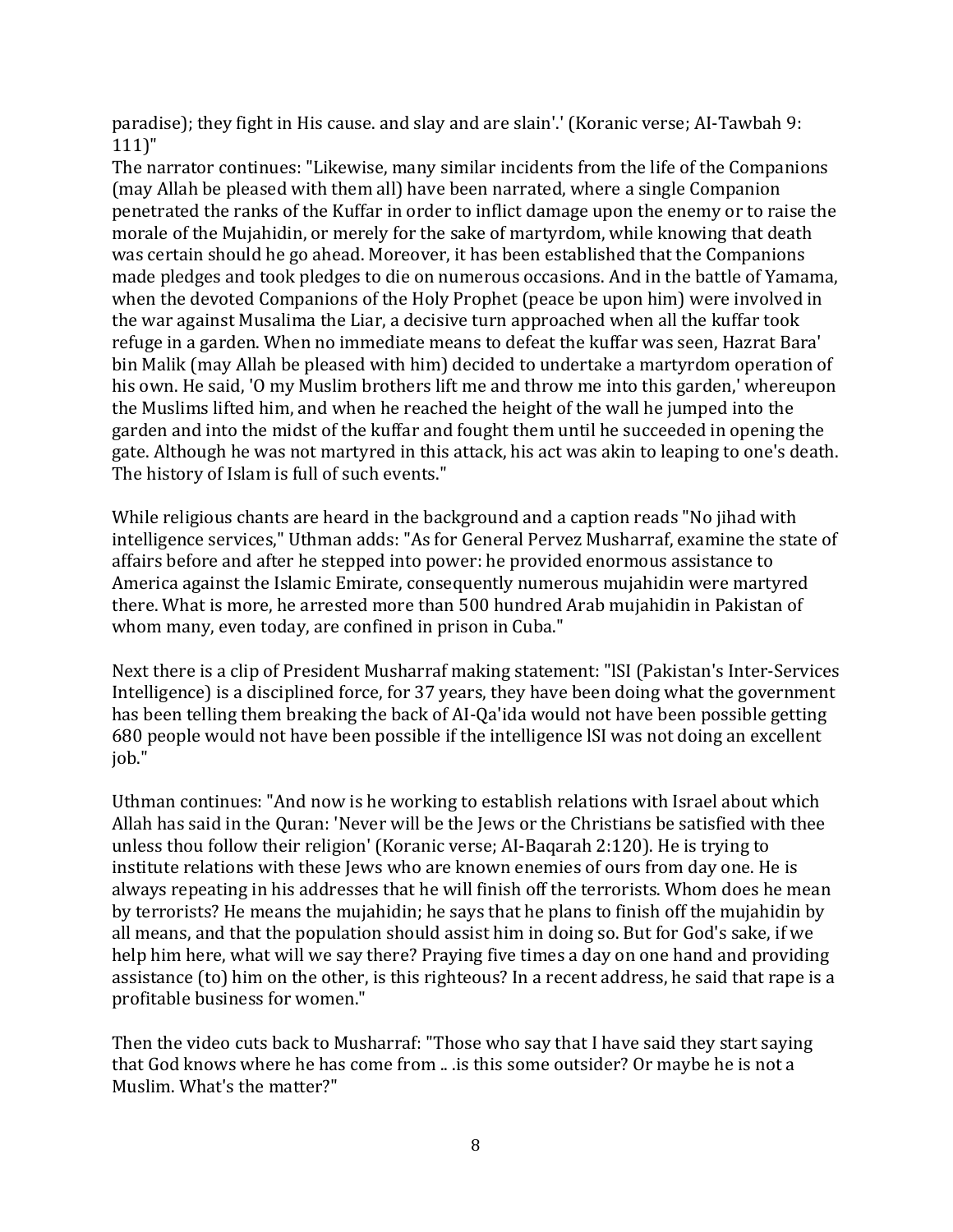Uthman replies: "For God's sake, he is the biggest devil, he is the greatest apostate, and he is the greatest hypocrite. So finish him off first!"

Then there are scenes of militants training in a camp and military officials receiving foreign counterparts and giving statements and scenes of people killed and foreign troops exiting a base while the narrator continues: "0 lions of Islam, and 0 Knights of the nation of monotheism, do not part with your sacrifices for the sake of these intelligence agencies, the agents of the Taghut (idol), do not become a rented soldier of this Crusaderallied army, which has played its role as the loyal soldier of international Kufr at every twist and tum of history, these American-backers say that they were forced to support the Crusader Kufr against Islam: i.e. the Lord of Ka'ba could not force them, as they saw it, to help Islam and Muslims, but their Lord sitting in the White House was so powerful in their eyes that he forced them to adopt the path of apostasy. These transgressors, who have sold the Muslims of Afghanistan into the slavery of the Cross, demolished the victorious Shariah of Allah and joined Richard's (the Lionhearted of England) crusader army instead of Salahaddin's in this Crusade ofthe twenty-first century. They have become the hordes of AI-Dajjal (the anti-Christ) against Issa (Jesus) (Peace be upon him)."

While scenes of military operations and protests and clashes between people and the army are displayed, Uthman says: "Assess the arrests throughout the world, and you will see that the largest number ofmujahidin have been arrested from Pakistan. Most of arrests and murders of mujahidin, where did they occur? They have occurred in your Pakistan. So for God's sake, jihad is not a name for a struggle carried out under the influence of an intelligence agency, jihad is what is carried out only and truly for the sake of the religion of Allah, whatever hardship comes along the way for the sake of this religion whether in the form of these Pakistani intelligence agencies or otherwise, we must fight firmly. It is not rightly that we be fighting in Kashmir in collaboration with these agencies. No! These are the hypocrites; they are the true hypocrites, clad in army uniforms. Corne and see a massive operation they are carrying out here in Waziristan. And we still call them Muslims?! How can they be Muslims?! Whom are they fighting? They are fighting the mujahidin!"

Next there are scenes of footage of meetings between foreign officials and Pakistani army officers while the narrator says: "The martyr hafiz Uthman knew that these intelligence agencies are nothing but agents of the Taghut (idol). It was these same agencies who hindered the establishment of an Islamic government in Afghanistan after the withdrawal of the Soviet Union in 1989, and converted it into an arena for international conspiracies. And subsequently, in 1996, when the Commander of the Believers, Mullah Muhammad Umar, laid the foundation of an Islamic Emirate and began the implementation of the commandments of the Shariah, these very same agencies declared their recognition ofthe Islamic Emirate. But when global Kufr attacked the Islamic Emirate and devastated the whole of Afghanistan, these traitors to Islam supported the Crusader Kufr against the Muslims, and informed the Americans of all Afghanistan's military secrets." At this point, scenes of war and military activities in Afghanistan are displayed.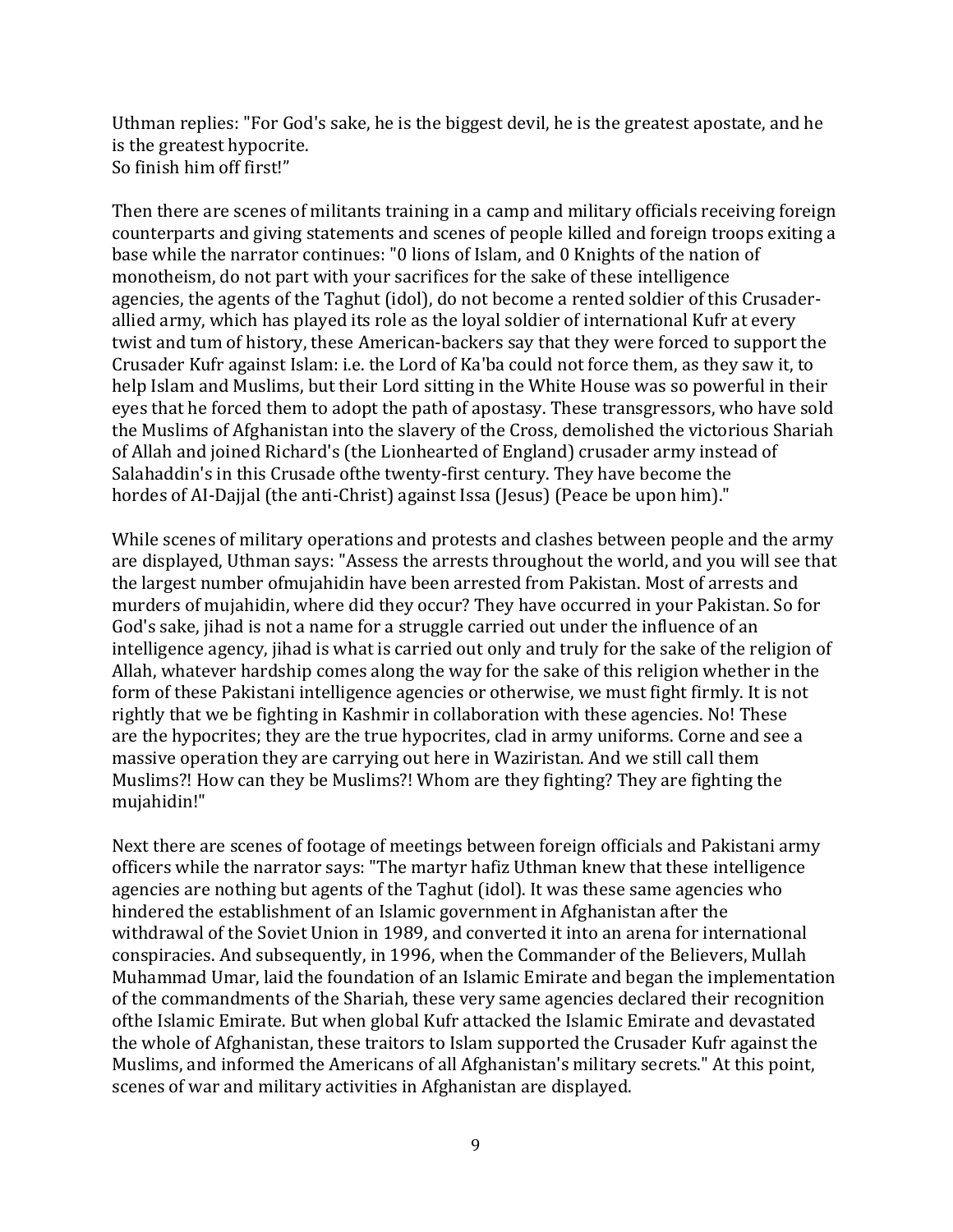Next, old footage of Usa rna Bin Ladin accompanied by Ayman al-Zawahiri is displayed. Bullets are fired into the air and a group of enthusiastic militants recite religious chants: "We are the lions climbing the mountains for jihad, 0 Quds (Jerusalem), we swear we are coming to you for jihad, these are the troops at you beck and call, they are the sons of the faith who have returned to the summit for jihad."

The narrator says: "These are the people who revived the Prophetic tradition of Hijrah in these times, and proved to be a living example of the verse 'And those who believed, emigrated and waged jihad' (Koranic verse; AI-AnfaI8:74) and settled in Afghanistan to live their lives (according) to the Shariah, and to raise the banner of Jihad and reside in the Islamic Emirate of Afghanistan."

Then there is old footage of Usa rna Bin Ladln saying: "They have left their homelands, they have left their wealth, and they have left their uncles and to escape with their religion for the sake of Allah and his Messenger, (peace and blessings be upon him), where are they going? To people distant and strange, with whom they have no kinship or relationship. "

Next there are scenes ofKashmiri armed men, soldiers in the field, and others, while casualties are displayed. The narrator says: "But these muhajirin in the Cause of Allah were arrested by those same Pakistani agencies, who proceeded to sell them to the Crusaders, then, in the 1990's, it was these same agencies of the Taghut (idol) who assured the oppressed and helpless Muslims of Kashmir of their help and support, but when the mujahidin demonstrated steadfastness in Kashmir, they incarcerated the Kashmiri mujahidin, enhanced their friendship with the Hindus, sealed the routes to Kashmir, and betrayed the blood of a hundred thousand Kashmiri martyrs! So 0 People of faith, remember the saying of the prophet of Allah (peace be upon him) 'A believer is not stung twice from the same hole.' Reassess your faith and carry on yoThe narrator replies: "0 Muslims! These betrayers of the ummah can never be sincere to its Mujahid supporters! Their religion is nation-worship not Islam. 'Pakistan First' is their motto, for the sake of which, letting millions of Muslims in Kashmir and Afghanistan be slaughtered in an act of worship to them!"

Then Musharraf continues: "When a storm is blowing, one should lower his head and protect it, lest it blow way with the wind."

Then old footage of Usa rna Bin Ladin is played and he says: "A group of them feared men as much as -or even more than- they feared Allah. These people don't want fighting. Would that you had granted us respite for a little while (partial Koranic verse; AI-Nisa 4:77)."

Uthman adds: "Those who are expending their lives and giving away their wealth for the sake of Allah's religion have to endure taunts from the whole world for this. The kuffaar will be taunting them in any cases, but at least you, 0 Muslims, should be thoughtful towards them. Remember them in your prayers and aid them with your wealth. Today, the mujahidin who have kept their struggle unpolluted by the filth of the security agencies are so few in number; they can be counted on fingers. They have sacrificed themselves solely to seek the pleasure of Allah. Look around the world, and I mean the whole world: If the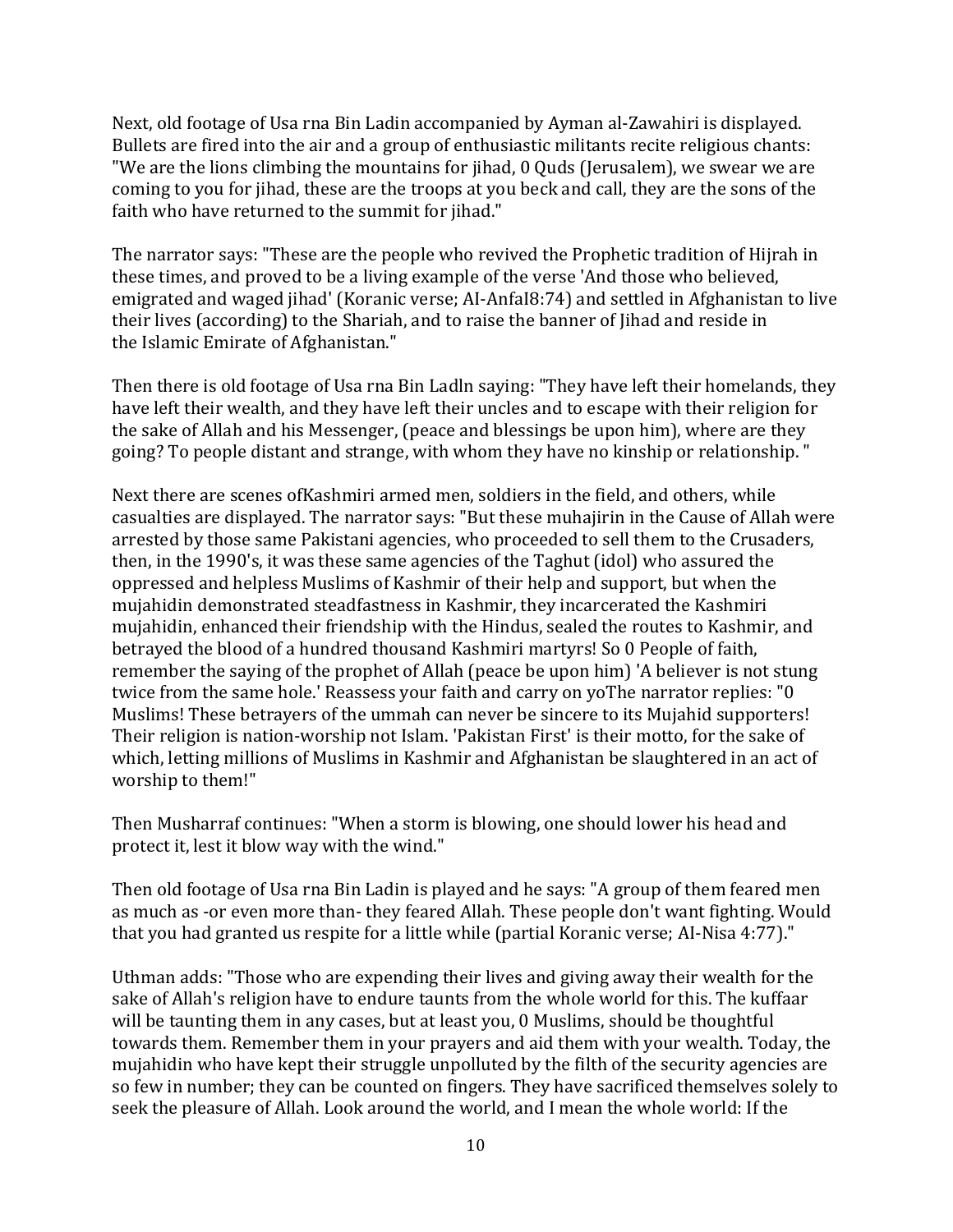Kuffaar (infidels) of the globe fear someone, it is these few mujahidin. Why is this so? Assess the reason behind each case, and you will find it to be the same. These mujahidin sacrificed everything they possessed-their lives, their fortunes, their families-and left their homes for the sake of Allah, and performed jihad to hoist the banner of Islam.

"For instance, look at Shaykh Usama, may Allah protect him, it was the same Usama before, blessed with so much wealth and living a life of content. But today, after he sacrificed everything for the sake of Allah, the mere thought of him terrifies Bush and gives him nightmares. Why? All because of his sacrifice for Islam, and Allah has elevated him in status of such heights that he will be remembered for centuries by the Kuffaar, Allah willing.

"My request to you is to do the same, make an intention to present your life and fortune to Allah, pray to Allah that He brings you to a group that is ftee of influence from any security agency. Only then will you experience the pleasure of jihad performed with the purity of faith, and only then will you witness help and support from Allah."

AI-Zawahiri then says: "From this pulpit, I call the Ulema (scholars) of Pakistan to exhort its people to aid the Islamic Emirate in Afghanistan with their wealth and people, and I ask them to teach people the principles of AI-Wala wa-al-Bara (love and loyalty to Muslims and disassociation from non-believers) and that anyone who helps the Americans and Crusaders to kill, capture, and fight Muslims, or who hands them over to the Crusaders is an infidel just like them and his ruling is their ruling,. God the Exalted said: '0 ye who believe! take not the Jews and the Christians for your friends and protectors: They are but friends and protectors to each other. And he amongst you that turns to them (for friendship) is of them. Verily Allah guideth not a people unjust' (Koranic verse; AI-Ma'idah 5:51). Imam AI-Tabari, may God have mercy on his soul, said: 'Anyone who is loyal to them and helps them against the believers is from the people of their religion and sect.' And the Exalted says: 'Let not the believers Take for allies unbelievers instead of believers: and whoever does that, has no relation with Allah, except (if done verbally only), as a precaution to Guard yourselves from them. But Allah cautions you (To fear) Him; and the return is to Allah' (Koranic verse; Al Imran 3 :28). Imam AI-Tabari, may God have mercy on his soul, explained that the verse means that those (who turn against Muslims) disowned Allah and Allah has disowned him with this apostasy from his religion and entrance into infidelity."

While scenes are shown of army officials meeting and others of people captured by Pakistani police, the following Koranic verse is recited "And incline not toward those who do wrong lest the Fire touch you, and ye have no protecting friends against Allah and afterward ye would not be helped" (Koranic verse; Hud 11: 113).

This is followed by the screen showing Uthman with the title "Or Did you Think that You Would Enter Paradise ... " and then Uthman saying: "I swear by all-knowing Allah, today we are heedless of this obligation of Jihad If only we were to raise this banner high and give away our lives to Allah. It was Allah who sent down his assistance through angels at Badr and Uhud. And is the same Allah today, what has changed is you and me. The change has just occurred in us. Allah is the same as ever, always ready to aid us. The words of the Qudsi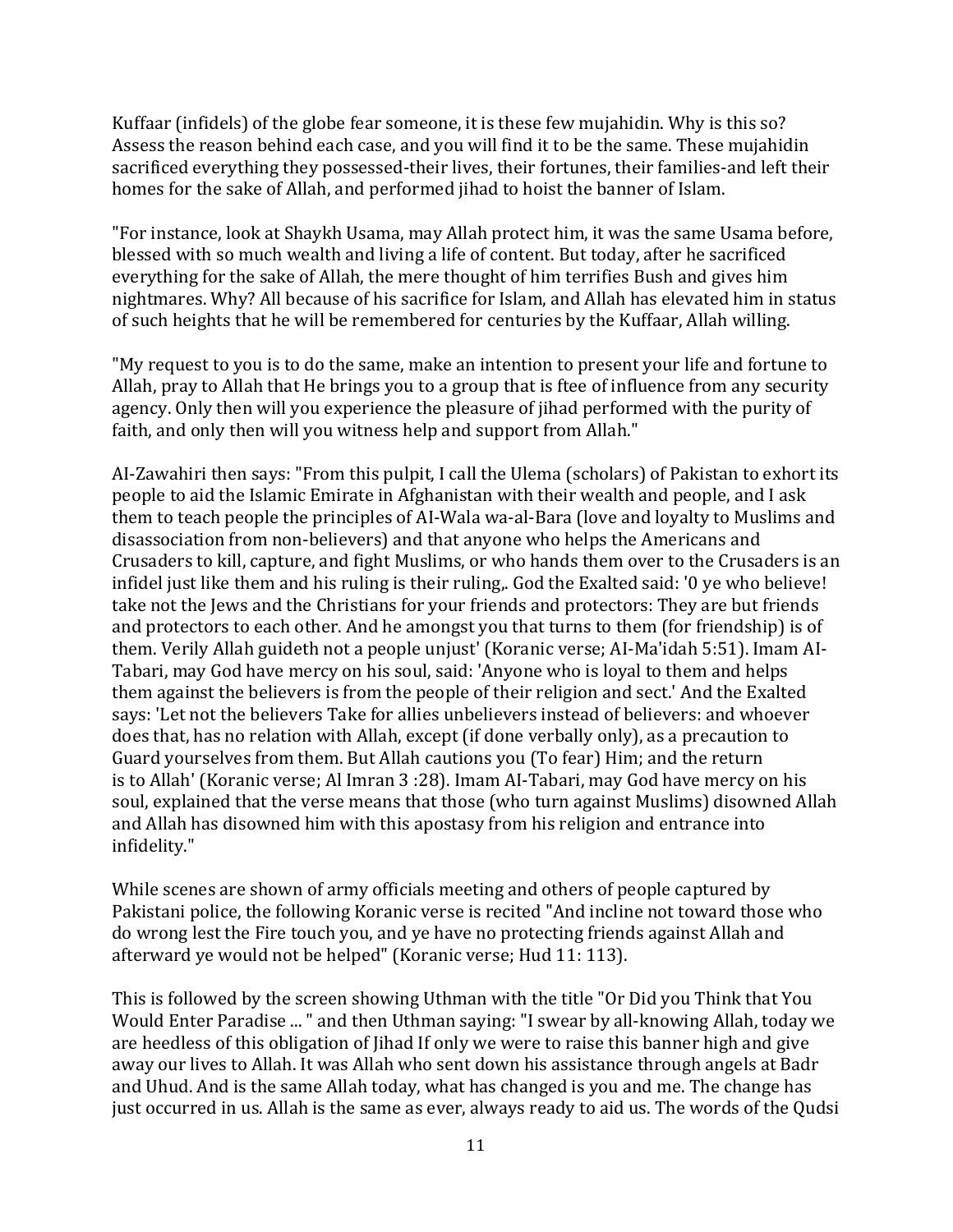Hadith say that each night, Allah descends to the sky ofthis world (to answer the prayers of those who pray)."

"There he is, waiting to assist us, but we are the ones who have isolated ourselves from his mercy because of our sins, our foolishness, and our love of this world, though these are not the characteristics of the believers."

"A hadith of the messenger (Peace be upon him) says that this world is the prison of the believer and paradise of the kafir (infidels)."

"If you wish to carry out jihad and want to go out in the cause of Allah, you will have to sacrifice everything. This is the primary requirement. You will have to leave everything. You will have to forsake worldly pleasures. You will have to leave your home at all costs. And secondly, you will meet suffering in the way. Look at the life of the holy prophet (peace be upon him) and the lives of all the other messengers, and you will come to know how much hardship they underwent. This is the sign of being on the truth."

"It is said in a Hadith of the prophet (peace be upon him) that whoever Allah loves most is tested most."

"And Allah Himself says: 'Do ye think that ye shall enter the Garden without such (trials) as came to those who passed away before you? They encountered suffering and adversity, and were so shaken in spirit that even the messenger and those offaith who were with him cried. When (will come) the help of Allah?' (Koranic verse; Al-Baqarah 2:214).

"And then what did Allah say?"

"Ah! Verily, the help of Allah is near!"

"Allah burdened the esteemed companions, may Allah be pleased with them all, with such difficult trials that even they asked, '0 Allah when will your help come?'"

"When will your help come?"

"Serving the religion and handling our households at the same time: this cannot be done, my friends! My last will and advice to you is this: keep the banner of jihad raised high, and sacrifice your body, soul, and everything you have for it. The gardens of your Lord await us; they are our true objective! Our true abode is paradise! The maidens of paradise who are longing to meet us; they are waiting for us! But we struggle only for this worldly life. Even today He calls out to us, '0 my slave! My gardens await you! My blessings are in store for you! Come towards Me, walk on my path!' (Koranic verse)"

"But our hearts suffer from that awful disease: love of this life and hatred of death."

"My friends! This world is not our true dwelling, nor are its profits our goal. We were sent to this world only to worship Allah, so that He be pleased with us. This was the sole reason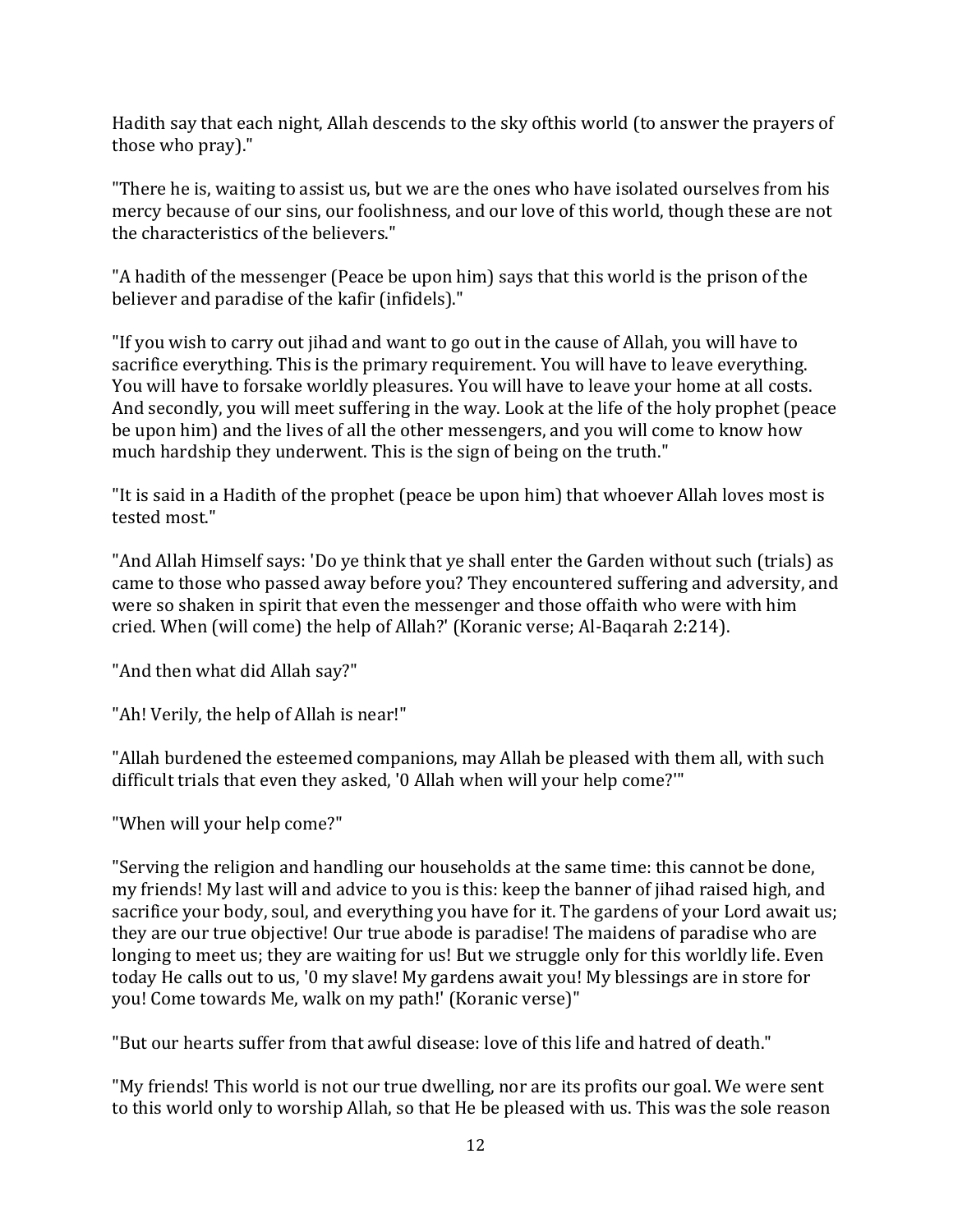Allah sent so many apostles (Peace be upon them) to the world: To guide men to worship their Lord and reach paradise." Then an unidentified speaker says: "Allah is great, Allah is great."

After that, Uthman says: "I have a request to the respected students who are studying in madrassas (schools) today in Pakistan, these madrassas, are functioning in large numbers; and all praise for Allah. However, in spite of the presence of so many madrassas in the country, the government lies in the hands of the apostates. In this situation, our esteemed scholars bear primary responsibility and secondary responsibility falls upon the respected students. You are acquiring knowledge and you understand that the sole aim of these studies is the triumph of Allah's religion."

"But how does this religion triumph?"

"This religion cannot be established, until and unless people make sacrifices for it. Of what use are these studies?"

"Of what use are these studies, if you busy yourselves in them, while our sisters are subjected to cruelty and oppression?"

Next a video clip is displayed, showing the military forces searching a house and what appears to be a US soldier talking to an Afghani woman asking her to shut up and stay silent. A caption reads: "Nangarhar, Afghanistan: The brutality and oppression committed by American and Afghan forces."

Uthman continues: "On the one hand you study, and on the other, your mothers await your help?"

"Is this what prophet (Peace be upon him) taught us?"

"No! He taught us that all Muslims are like a single body: if a part of it feels pain, the rest is affected."

Next a video clip is displayed depicting soldiers attacking and beating civilians and a caption reads: "Crusader Brutality in Iraq" and "Oppression of Palestinians by Jewish forces." Then Uthman speaks again: "Look at the condition of the world's Muslims today. You will fmd cruelty and oppression everywhere you look. Yet you are busy in your studies! I swear upon Allah, such studies are of no use. Allah will question you on the Day of Judgment: When children were orphaned and your sisters brutally attacked, and you yourself heard of what they underwent, why did you even then not respond?"

"What use does Allah have for such studies?"

"Acquiring religious knowledge is an obligation on the Muslim community as a whole, whereas avenging the cruelty and oppression that Muslims are undergoing is an individual obligation upon each one of us!"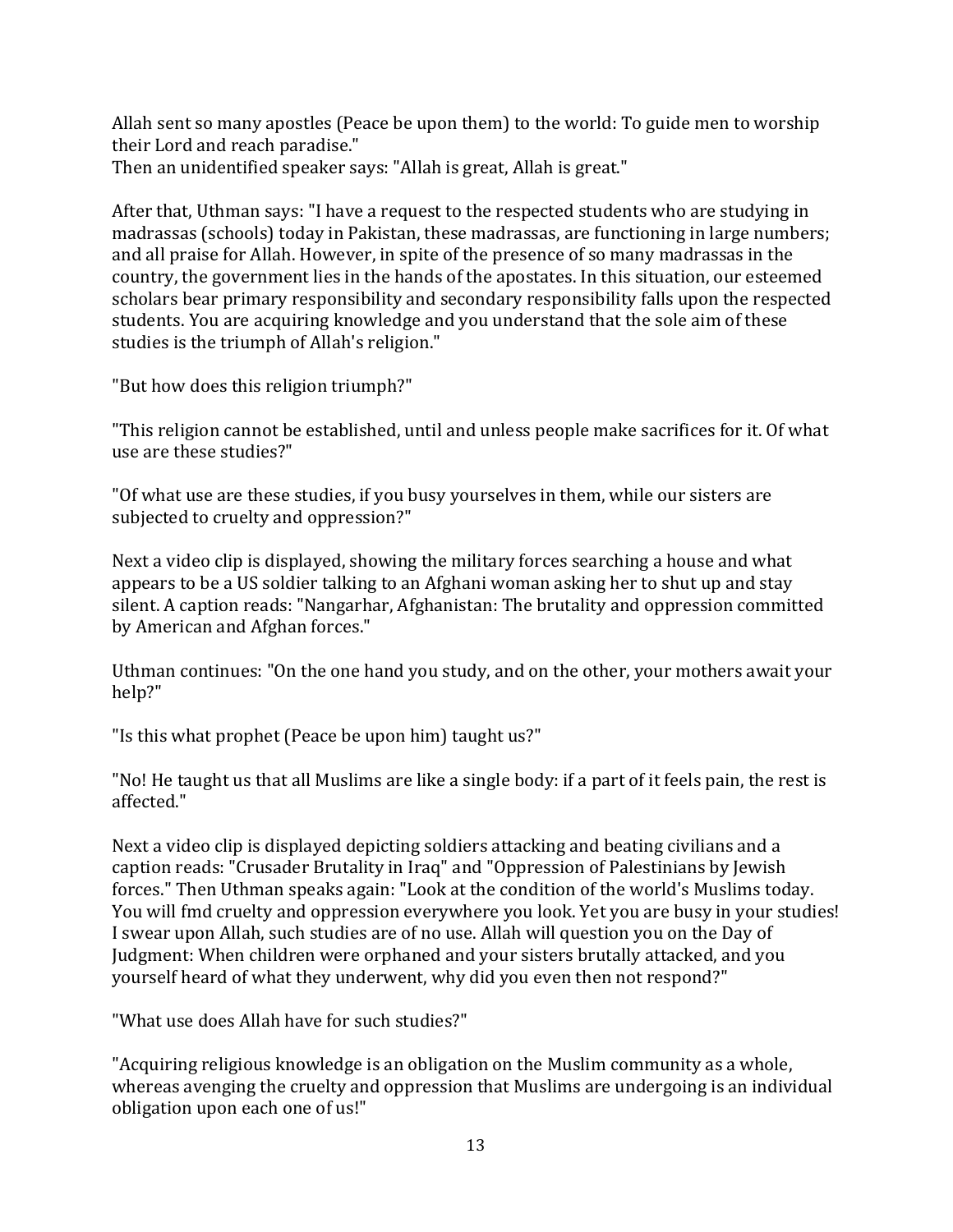"The Kuffaar (infidels) are extremely preoccupied by their arrogant mission today. They know that this religion is true."

Uthman continues speaking but now he is seen sitting under a tree with a Kalashnikov placed nearby: "They see in it the truth yet knowingly strive to oppress and tyrannize us. We, on the other hand, are busy in our studies! Merely praying five times a day, will this suffice?"

"No! I swear upon Allah, we will be questioned on the Day of Judgment about our neighborhood, beset with tyranny and oppression. The Islamic Emirate was stolen from us; the entire Emirate was snatched away, yet you took no heed."

"Will Allah not question us about this?"

"Such a large number of Taliban and other mujahidin made sacrifices for it: so many were arrested, so many martyred, and so many went missing."

"But what did we do?"

"We continued to study, even then."

Another video clip is displayed showing what appears to be US forces storming a building and arresting people. A caption reads: "Nangarhar, Afghanistan: The brutality and Oppression Committed by American and Afghan Forces." Uthman continues: "If you closely study the life of the Holy prophet (Peace be upon him) and analyze the mission that kept him occupied till his last breath, we will find that it was jihad. The last day of his life is marked with the dispatching of an army under Us amah Bin-Zayd (May Allah be pleased with him)."

"Today, we have forgotten that real mission of ours. Jihad is an obligation upon Muslims. Yet today, most people do not even consider it obligatory. We seek Allah's refuge from the evils of this belief. In fact, jihad is as much an obligation upon a believer as prayer and fasting."

"Look at the abundance of different factions and movements in the Muslim world, all working for a common interest. Look at Tablighi Jama'at, working all over the world: all praise is to Allah. Look at the madrassas; look at the welfare organizations, all functioning throughout the globe. But today, who is it that America fears from beyond the seven seas?"

"It is those who raise the banner of jihad: America panics only at them, it only wants to finish them off. Jihad was the actual task of a Muslim. Study your history: As long as the Muslims kept the banner of jihad aloft, they ruled the whole world. But when they forsook this banner of theirs and this obligation that was upon them, look at what Basra and Bukhara underwent."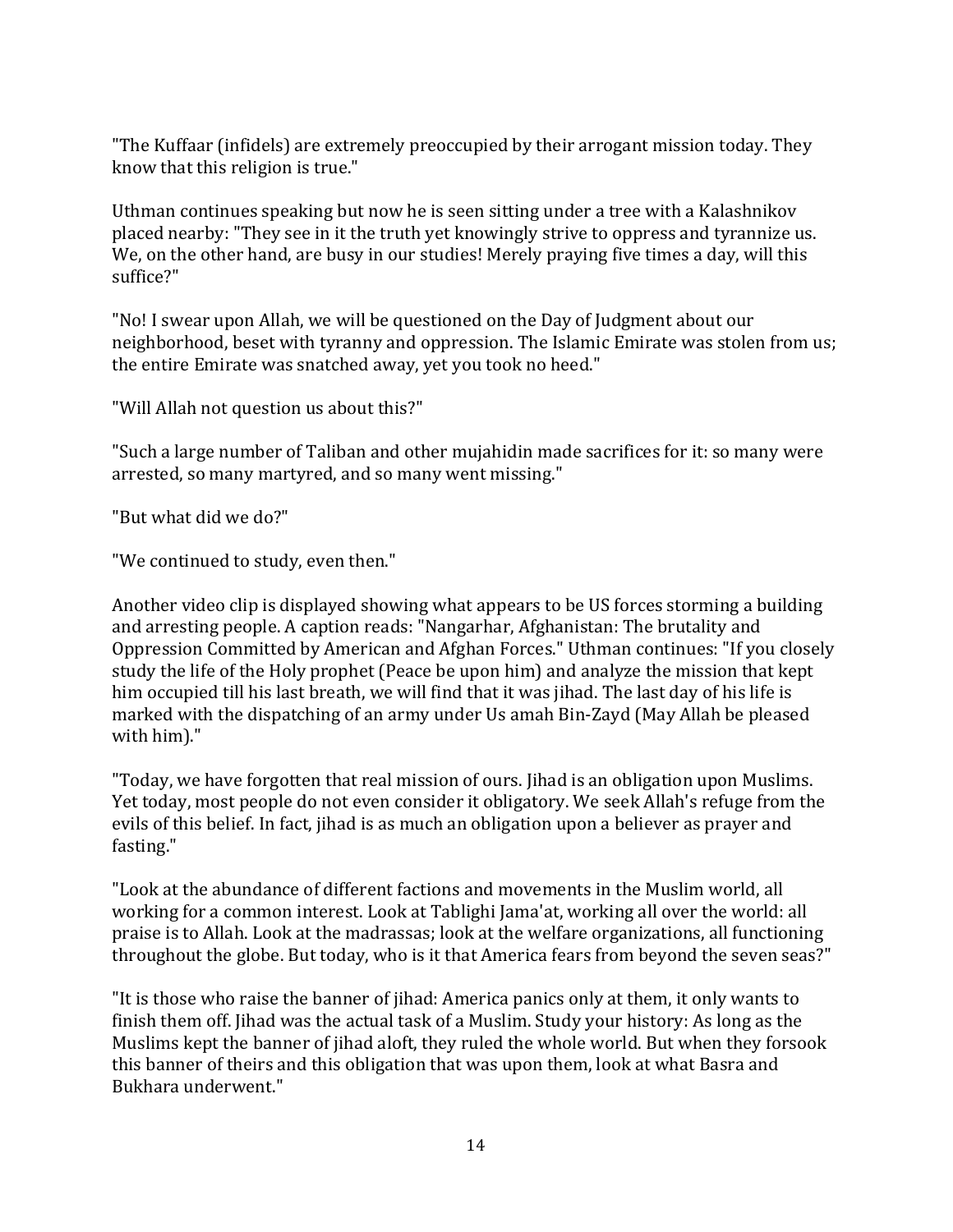"Even today we remember: The massacre of ninety thousand scholars of Islam in a single day- a single day!"

"Why did this happen?"

"Were not there madrassas present there?"

"There were so many of them, but their inhabitants had become heedless of one thing, and that thing was the obligation of jihad."

This is followed by scenes of foreign troops inside a mosque and mosques and minarets being blown up. The footage also shows US President George Bush on an aircraft carrier.

The narrator says: "So 0 seekers of the knowledge of religion and 0 respected scholars; do not be negligent with these Crusader usurpers! And remember the time when in Muslimlndia, fourteen thousand Muslim scholars were hanged. Up to eighty scholars a day used to be hanged in the Shahi mosque of Lahore. These noblemen of the nation were hurled into fiery furnaces, branded with scalding hot metal, placed in sacks and thrown in rivers, and tied to trees and riddled with bullets."

"The beard was declared unlawful throughout India, and a thousand Islamic madrassas were demolished in Delhi and the rest of India."

"0 scholars of the nation! All of this was done by the British Crusaders following the jihad of 1857 (possible reference to the Anglo-Persian War). And now the American Crusaders have invaded the lands of Islam for history to repeat itself. The chief of Kufr himself has declared this invasion to be a Crusade. And this war persists on every front."

"Our Lord has already informed us about these kuffaar saying 'Nor will they cease fighting you until they tum you back from your faith if they can' (Koranic verse; AI-Baqarah, 2:217)."

"So 0 righteous scholars, 0 seekers of the true religion, 0 knights who shatter the enemy's ranks! Organize a global jihad to fight this worldwide apostasy movement that has been forced upon Muslims under American supervision, and expel these American and British Harbi (combatants kuffaar from this region."

"We declare war against these usurper Americans and nations of NATO until they cease both their open and concealed wars against the Islamic world. 0 kuffaar! We will continue to rain fire upon you and your co-conspirators until we humiliate the Crusader nations which insulted the prophet of truth (peace be upon him) and defeat you and your American masters."

Again Uthman is shown sitting under a tree with a Kalashnikov nearby and he says: "The noble Kuran was extremely dishonored in Guantanamo Bay. So inhumanly was the book of Allah burnt, its pages torn and even flushed down the toilets."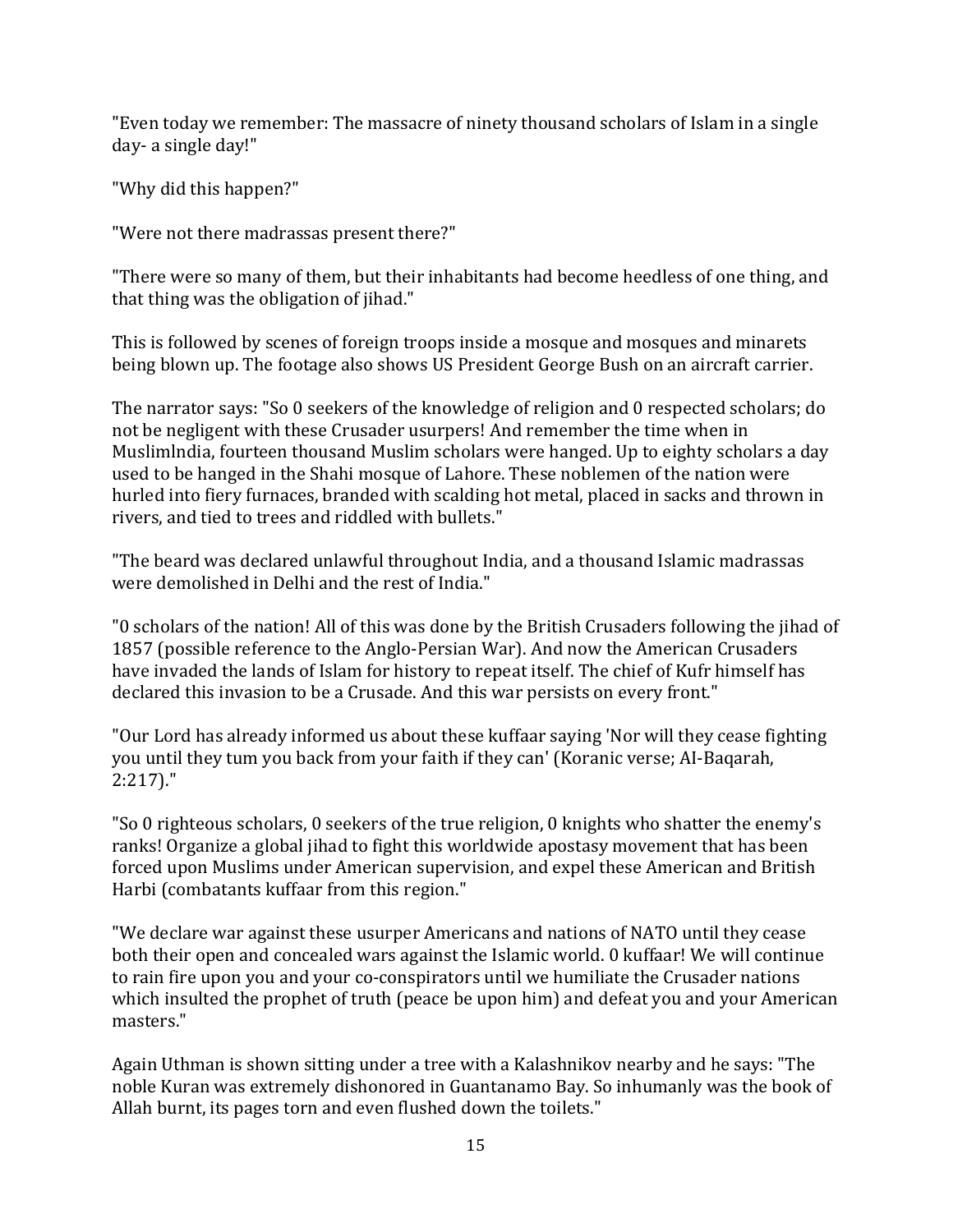"One cannot imagine: what event, if not this, will possibly propel the Muslim Ummah and its youth towards jihad?"

"Even the word of Allah has been burnt and flushed today, yet there are young men who do not even try to take this path."

"For God's sake, it will be the same Kuran that will complain to Allah about us on the Day of Judgment. It will say, 'I was robbed of my honor yesterday and they remained silent.'"

"They merely arranged a couple of processions in response! Was this all I deserve: a couple of processions in reply (response) to the act of burning and flushing me?"

"If the Koran should raise this question on the Day of Judgment, what answer will we be able to give? Look at what happened in Shiberghan, look at what happened in Masood's jail. I witness with my own sinful eyes the occasion when the brothers there were buried alive. It was the same Americans there, and the same apostates with them, and they buried our brothers alive to die screaming. If on the day of judgment, they ask you, 'We gave away our lives, what did you do?' what answer will you give them? For God's sake, 0 Muslims, come to your senses! Will you say on that day that the five daily prayers were enough for me? Or that serving my parents was all that was necessary? Look at your Prophet. Look at the Companions. Look at the graves of so many of them which you find scattered all around the world. Why is that? Because they journeyed for the success of Allah's religion. But what do we have today?"

"What good deeds have we stored up? None! We have none at all. That is why I request you to keep the banner of Jihad raised. Surrender to Allah, and then see how Allah helps and supports you. You will feel pleasure in life. Grasp these weapons in your arms, for they are the believer's true adornment. At the Prophet's death, six swords were present in his house. Throughout his life, he never ate his fill in three consecutive days, yet despite that, six swords used to hang in his house. Towards what does this motives us?"

Next an unidentified person chants "God is great" and a caption reads "To MY Loved Ones."

Then Uthman continues: "I communicate my will to my parents, as to do so is the Sunnah, and may Allah grant you the success of this life and the Hereafter. I could not give anything in this world, but now with the blessings of the act I am about to undertake, I will enter heaven on the Day of Judgment, God willing."

"I will enter heaven on the Day of Judgment, God willing, taking you with me. The second part of my will to my parents is: do not weep when you hear the news of my martyrdom, because this is the path and this is the death that a believer yearns for. This is the death of glory. What death can be better than this where Allah Himself takes my soul? It is said in a Hadith that when a person is martyred, Allah himself takes his soul. What greater cause for rejoicing can there be? We all have to die one day. Allah has said in the Koran that when death comes upon someone it arrives not a moment early nor a moment late. But death was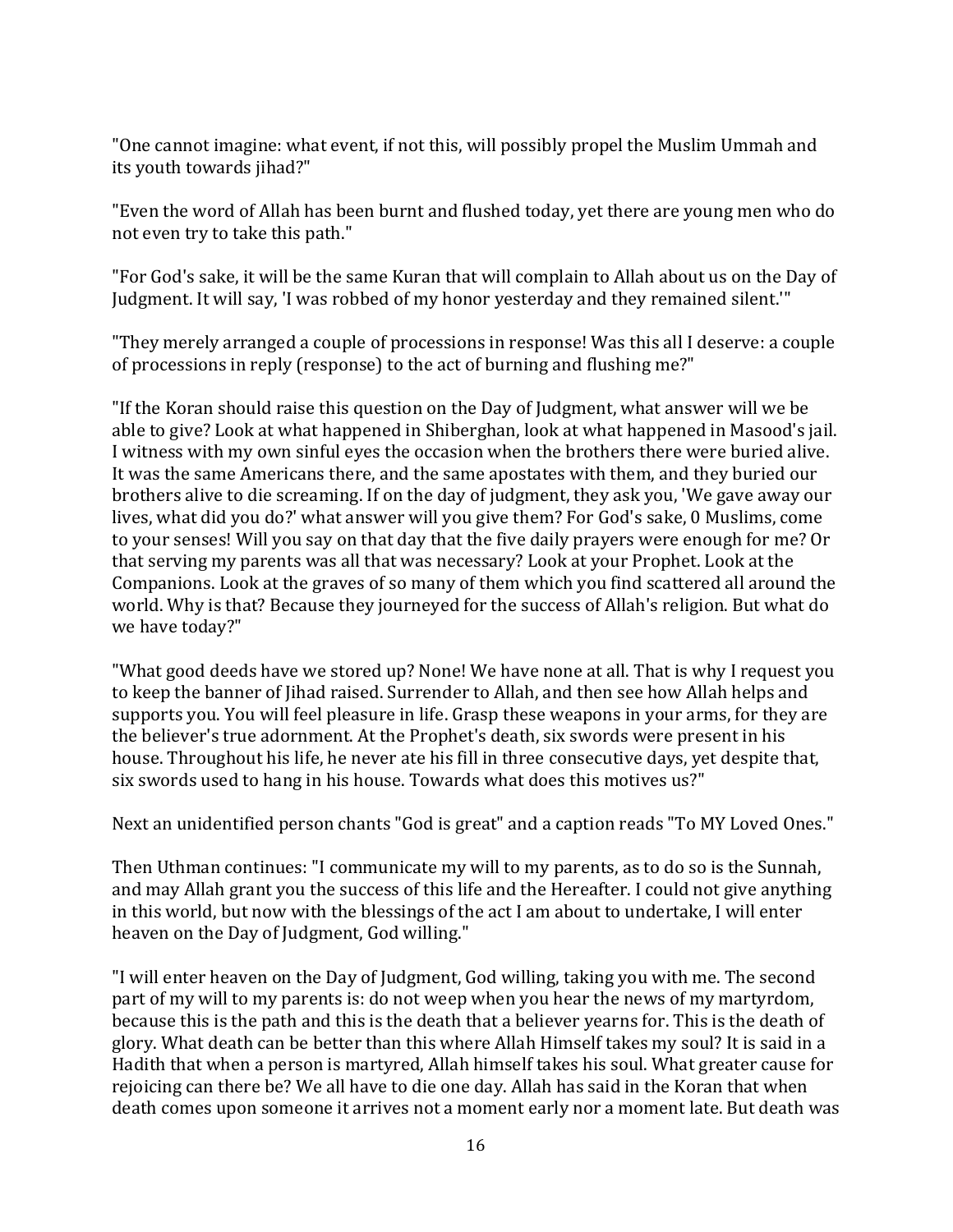not decreed so it did not arrive, as death was not decreed. Allah saved me from those close calls. And when it does arrive, one cannot be saved. So never be sad about my passing from this world. For I am going out victorious and extremely fortunate, by the grace of Allah, and I state this with confidence."

"As for my brothers: if, for the pleasure of Allah and the prosperity of His religion, they ask your permission for jihad, please do not forbid or stop them. This is the reality of this worldly life today, we have it, and tomorrow it will be lost. As for my nephews and nieces, teach all of them the skills that will help them serve Allah's religion, and will also benefit you in the hereafter. Regarding those who come to our house at my martyrdom, treat them with the utmost respect, so that they know that life is the path oftruth, and that I have not given my life for some worldly gain. Imagine if I had died for this world, in some robbery or murder, how would it be for you? So thank Allah that He is accepting your son for His Cause. All praise be to Allah. And pray to Allah to grant me steadfastness, and to make Allah's pleasure the sole objective of what I am about to do, with nothing else polluting my intention. I wish to make this sacrifice only for Allah and (so that He may) be pleased with me, and for His religion to prosper. I have no other objective."

"My message to my brothers is this: Serve your parents as much as you can. Who knows about the life of this world? Today we have it, but tomorrow we may lose it. Therefore, try to please your Lord. Anyone who succeeds in this life will be successful, both in this world and the hereafter. And Jihad is one of the most important paths leading to eternal success. Martyrdom is met on this path. I have always asked Allah in my prayers that He grants me a martyr's death. I just ask you to pray that Allah makes me resolute. Rouse others to this path after me, and tell them how abundant its pleasures are. The hardship it contains is limited to this temporary world. A pain so brief (that it) is no pain at all. Meanwhile, the hereafter never-ending success lies in wait. Just ask yourself for a moment: what lies between me and Allah? Only death blocks my way to heaven. Once I pass through death, I will be meeting my Lord. For a human being, no fortune is greater than entering paradise, where life has no end. Think about the life of this world, a pauper lives in the same way that a king lives it."

"This life is no more than a test. If it had not been a test, Allah would have never burdened His Prophet (peace be upon him) with so much suffering. Consider the sufferings the Holy Prophet (peace be upon him) underwent. In spite of having eleven wives, he left all of them behind, whenever he went out to the battlefield, why? This is an evident proof of the fact that whoever adopts the righteous path, will have to face hardships and suffering, but in reward, Allah will grant him everlasting success."

"To my companions in prison and those who are still in captivity, my message is: continue your jihad for which you have suffered so much. This is the important thing to do, without which we have no deeds to present to Allah. Keep praying to Allah that He grants us steadfastness, and makes us firm on the path of jihad until the last breath. To all those who are living in the land of Jihad, for the sake of Allah, Allah will bless us with His help and support, and destroy the unbelievers. Allah willing, we will be successful."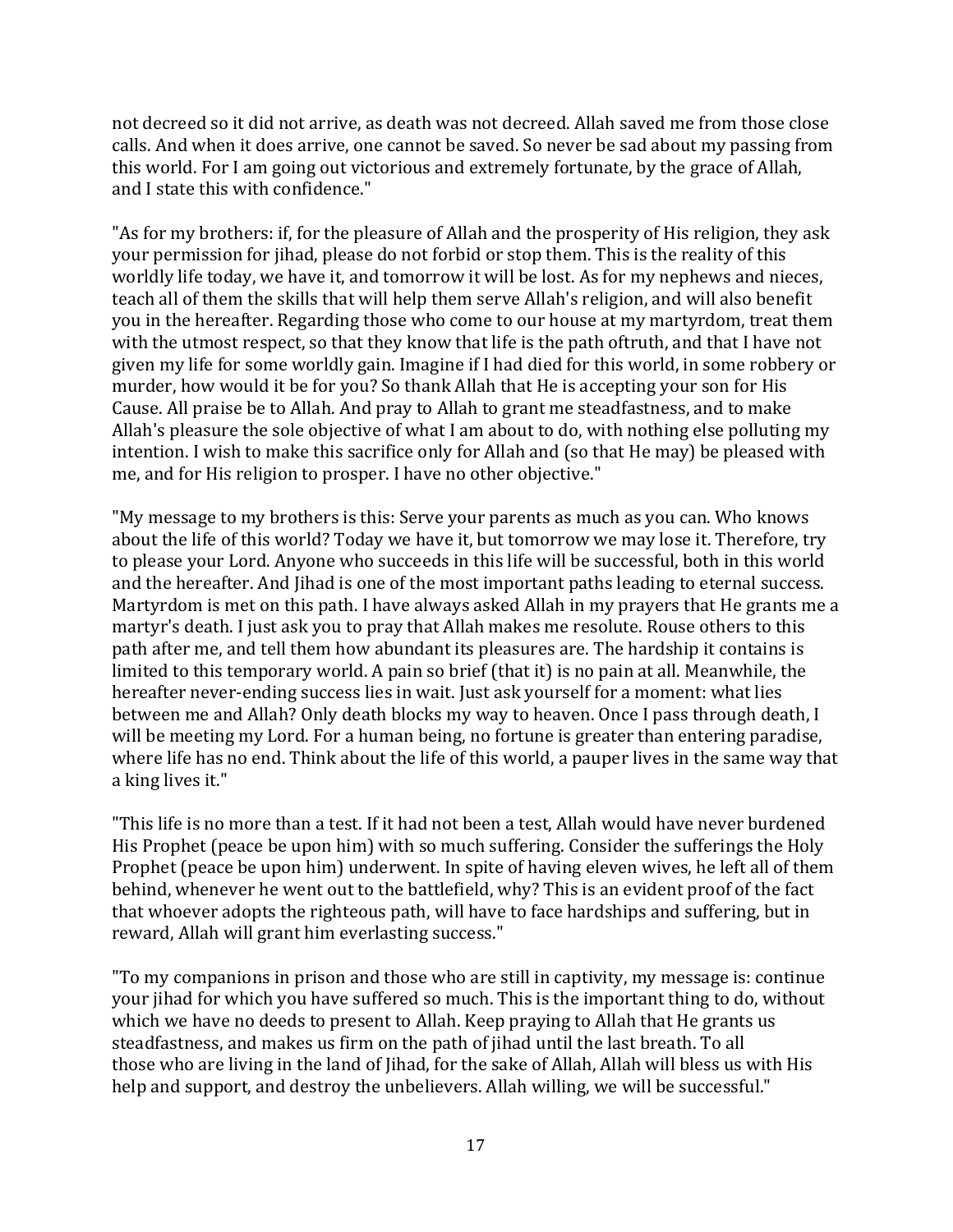"To my parents and brothers, my friends and everyone else, my message is: The only thing that will prove valuable in the hereafter is your service to Islam. This world will leave you in the lurch. And as for death, it has a fixed time to it. Allah says in His Holy Book: 'Say: the appointment for you is for a day, which you cannot put back for an hour nor bring forward' (Koranic verse; Saba 34:10). Look at Hazrat Khalid Bin Walid (may Allah be pleased with him). He took part in 125 battles. But where did he die? He died on his bed. Death is not related to actions. Khalid Bin Walid used to penetrate the enemy ranks in battles. Not even one hand span of his body was free of wounds."

Here a caption is shown on the screen that reads: "The martyr (as we see him) Hafiz Uthman. A Message to the Youth of Pakistan."

Uthman continues: "In spite of all this, Allah decreed that he died on his bed. I wish to deliver my will to you, as Muhammad Siddiq has done before me, and I say to you the same thing that he said: Follow in the footsteps of those who have given up their lives, to restore the esteem of Allah's religion on earth, those who are still enduring the prisons of kufir. Look at Yusuf Ramzi, look at brother Khalid (Shaykh Muhammad), may Allah free them. For what did they give away their freedom? They sacrificed it for Allah's religion. Struggle resolutely, especially against this accursed regime ofMusharrafs. Against this regime, make sacrifices as these brothers did. May Allah grant us firmness on this path and give us patience. I am sure that if Allah wills, He will bestow His help and support us."

Now the image of Uthman in a rural area is displayed, while a song is heard in the background. "God is great" is repeated and a caption reads "Occupiers, Not Ambassadors." This is followed by a video of demonstrators burning the US flag and participating in riots.

The narrator says: "When a few lion-hearted Muslims retaliated against these abusive nations, Bush told his faithful slaves that they should safeguard the Crusader embassies in Muslim countries."

Next US President George Bush speaks: "I call upon the governments around the world to stop the violence, to be respectful, and to protect property, protect the lives of innocent diplomats who are serving their countries' interests."

Then a caption reads: "Why Target the Embassies and Consulate of Harbi (combatant) Nations?" And a narrator adds: "0 thinkers who think with an American mindset! With what justification do you criticize the attacks on these embassies? Aren't they the dens of conspiracy which are making every effort by way of these apostate rulers to eradicate what remains of Islam in our educational systems and make them completely infidel? Isn't it the case that military attaches connected to the forces of land, sea, and air are present in these planning centers and are preoccupied with the strengthening of their military bases in Muslim lands?"

"Don't they organize special courses, tours and conferences to train the military forces of Muslim countries to stay in harmony with them? Don't generals in the armies of Muslim countries receive bribes through the embassies to make them steadfast in their slavery?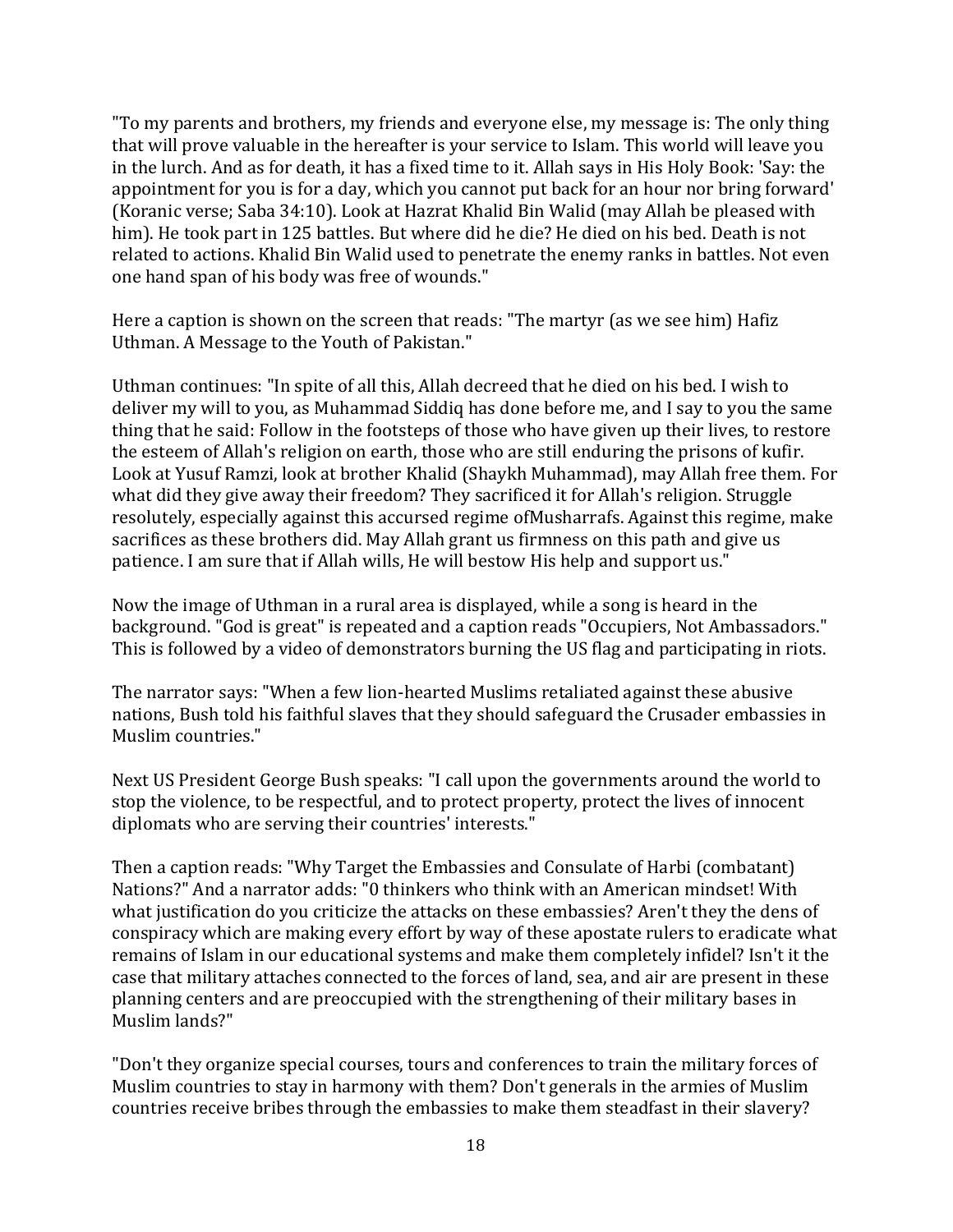Aren't the advisors of the kuffaar a part of these embassies and (do they not) conspire with anti-Islam political parties to use them for (the) completion of other objectives?"

"Aren't these embassies using their NGO (non-governmental organization) counterparts to spread moral decadence, women's liberation and nudity and indecency throughout the Ummah? Aren't they killing off our offspring under the cover of family planning? Aren't these embassies that provide political asylum to those who insult Islam, abusively using their tongues against Allah and His Messenger (peace be upon him) and apostatizing from Islam? Aren't the examples of Taslima Nasreen, Salman Rushdie and Afghan apostate Abd-al-Rahman enough to awaken us?" (The previous sentence is exclusive to the English transcript. The Arabic version contained a repetition of the following sentence: "Aren't these embassies complicit along with the apostate leaders in the arrest and assassination of hundreds of Mujahidin of Islam?")

"Weren't these embassies behind the arrests and suspicious killing of the scholars ofIslam, influential Muslim intellectuals and sincere leaders who share the grief of Muslims? Jami'ah Uloom al-Islamiyyah Binnori Town's Mufti Nizamuddin Sharnzai, Maulana Habibullah Mukhtar, and Mufti Abd-al-Sami', Jami'ah Farooqiyyhah' Maulana Inayatullah, Maulana Hamid ur-Rahman and Mufti Iqbal, Jami'ah Binnori's Mufti Ateeq ur-Rahman, Islamabad Central Jamia Mosque's Maulana Abdullah, Dr Javed Ahmad Khawaja, Dr Ghulam Murtaza Malik, Maulana Ata ur-Rahman Saqib, Maulana Yousuf Ludhiyanvi (may Allah have mercy on them all); these are just a few examples. (The previous section was exclusive to the English transcript. The Arabic version was as follows: "Weren't these embassies behind the arrests and suspicious killing of the scholars ofIslam, influential Muslim intellectuals and sincere leaders who share the grief of Muslims, such as Mufti Nizamuddin Shamzai, Maulana YousufLudhiyanvi, Dr Javed Ahmad Khawaja, Mufti Ateeq ur-Rahman, Dr Ghulam Murtaza Malik, Ata'ullah Saqib, and Maulana Abdullah (may Allah have mercy on them all)?") "Dozens of other people were killed and many were arrested and are still imprisoned. And many were abducted and no news of them has been heard since."

"Don't these embassies offer trips to Western countries to the scholars, thinkers and other such people of influence in order for them to observe the 'paradise' of Western civilization in its entirety with their own eyes so that they can convince their publics of the return of the eternal superiority of the West and scrape out from their disavowal of Kufr? Aren't these embassies spreading immoralities such as alcohol, drugs, prostitution and homosexuality in Muslim societies, all things which Allah has deemed unlawful? Isn't it clear how the immoral women of the embassy task force are used to corrupt political leaders and other influential people so that they can be blackmailed and made to serve their causes? Aren't these embassies working to promote Christianity in all Muslim countries? Aren't they responsible for the legal, administrative and financial patronage of the Crusader Christian missionaries so as to make Muslims apostatize from Islam and convert them to Christianity?"

"What is more, massive aid comprising billions of dollars is provided by these embassies for the propagation of Qadianism, Ismailism and Judaism. Not only that, the provision of medical and educational facilities and employment, and, should there be any threat to their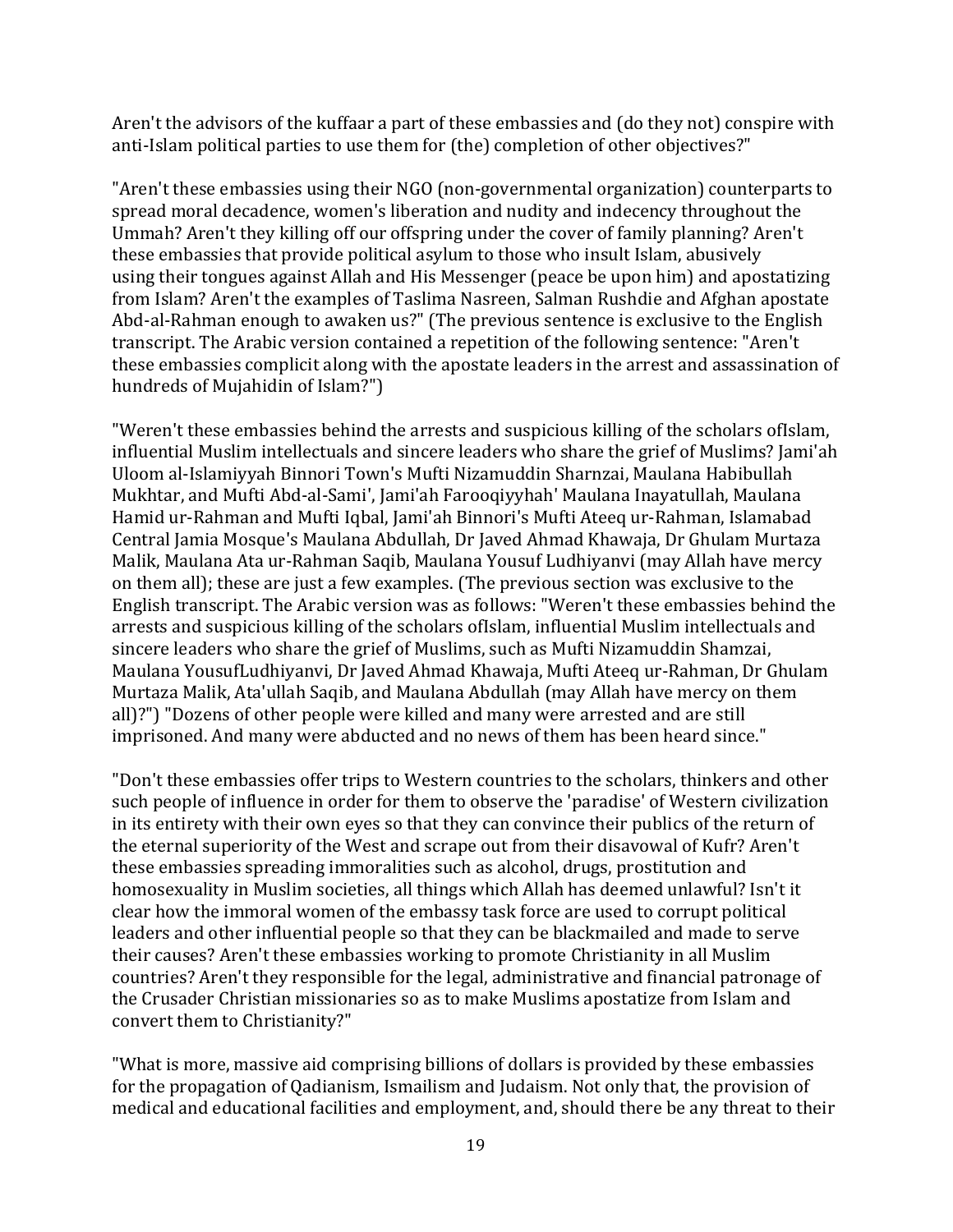lives, safe havens to those who apostatize through these efforts is planned, and funded by these dens of conspiracy. And isn't it the case that, in spite of all these accursed endeavors, when these plotters' havens are established in Muslim lands, the United Nations' international law affords them immunity, as it considers the land on which any embassy sits to belong to its home country and to be a place where they can live according to their infidel laws and civilizations?"

"Most regrettably, these laws are implemented even in the holiest places of the Muslim Ummah, the Two Noble Sanctuaries, as the House of Saud has also accepted the laws of the United Nations as their Shariah instead of the Shariah of the Prophet Muhammad (peace be upon him). Hence, these installations are undoubtedly dens of conspiracy and not merely foreign embassies. They are the bases of the Kuffar's military and ideological invasion of our lands."

Next Azzam al-Amriki speaks: "The crusader West's so-called diplomatic missions in the Islamic world have long been breeding grounds of intrigue and conspiracy against Muslims and their religion. For centuries, the enemies of this believing nation have successfully implemented their anti-Islam anti-Muslim designs by exploiting the protection which Islamic shariah offers to international delegations and peaceable unbelievers. For the plotters and impostors who toppled the Ottoman state and created and backed the regimes which continue to deprive the Muslim nation of its rights, to today's gang of saboteurs and spies, years of bitter trial and experience have revealed the danger they pose, and have shown that the only way to deal with them when they refuse to leave of their own accord is to expel them by force."

The following English text is then scrolled across the screen: "The status of Harbi Embassies and Ambassadors in the Islamic Shariah"

"Allah ordered His Messenger to demolish the Dhirar Mosque, whose purpose was causing mischief, promoting infidelity, spreading discord amongst the believers and providing safe havens for plotting to those who wage war against Allah and His Messenger. Have these embassies, built for the very same purpose, become holier than that mosque so that they are given a blank check with which to conspire against Islam and Muslims from the Nile to Kashgar?

"These Harbi enemies of Islam may vow a thousand times that their intention is nothing but good, but Allah witnesses that they are definitely liars. So demolishing these embassies and blowing them up with explosives is actually the revival of a forgotten Prophetic tradition.

"The concept of immunity for embassies and consulates provided for by the international infidel law of the United Nations has no place at all in Islamic law.

"The new Crusader plan for world domination relies on the Taghut that is the United Nations, because today, the law of the United Nations dominates the world instead of the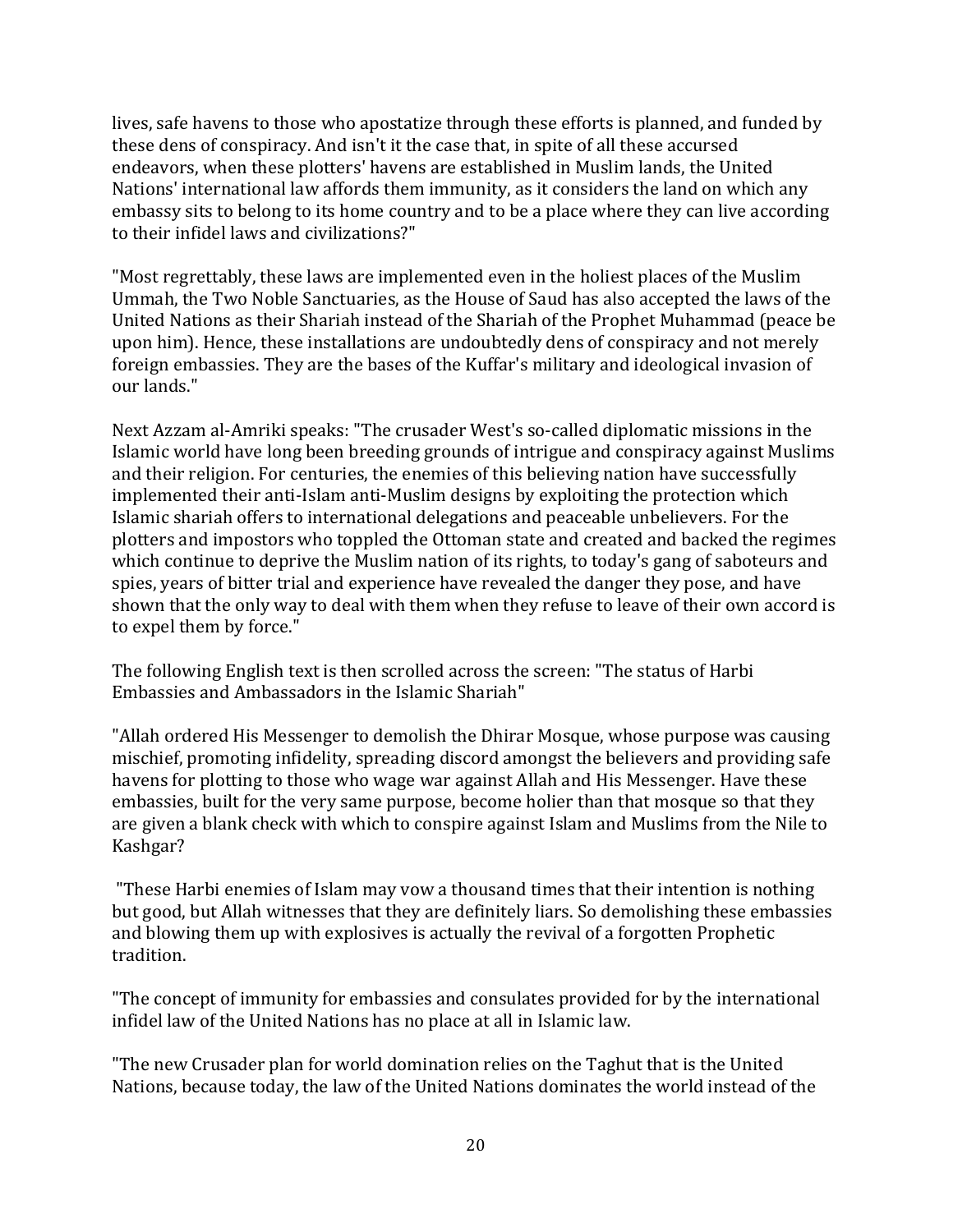law of Allah. Today, good is what this organization states to be good, and evil is what its resolutions declare evil.

"Today, this organization tells the world who humanity's benefactors are and who its enemies are.

"Today, the United Nations is running the democratic system through the security of (the) Kufr Council to inflict its Crusader Zionist evil upon the Muslims. In fact, global kufr established the United Nations Organization merely to democratically justify its infidel actions. And today, its democracy is being propagated as the universal religion of humanity.

"The time has come for the Muslim Nation and its leaders to openly declare that they accept only the laws of Allah and reject all infidel resolutions passed in the light of the charter of the United Nations.

"According to the blessed Shariah, Kuffar can only enter the land ofIslam as "zimmis" or "mustamins," whereas these so-called envoys do not fit into either of these defmitions. They do not come here by seeking asylum from Muslims; they come as rulers and occupiers. "And even if we supposed that they come here as mustamins, the Shariah still does not allow a mustamin to remain in our lands for more than one year. The author of al-Hidaya writes, 'Should the Harbi come to us under a security agreement, he may not reside in our land for more than one year. And the basic rule is that the Harbi is not to be permitted to permanently reside in our land except through enslavement or by payingjizyah (tribute), because he will become a spy against us and cause harm to the Muslims'."

The following paragraph was exclusive to the English transcript and was not part of the original Arabic version. Then Azzam al-Amriki continues: "Law and logic tells us that these criminals and subversive elements have no place among the Muslims. Our martyred Sheikh Abdullah Azzam, among others, had emphasized that if it is determined by the reliable scholars of the Shariah and the trustworthy leaders of jihad that these unbelievers are working against the interest of Islam and Muslims, then we are permitted fight and kill these criminals after giving them sufficient warning and today the scholars of Islam and leaders of jihad have repeatedly warned the enemies to cease their conspiracies and leave our lands and repeatedly made it clear to the Muslims that fighting and killing them is not only permissible but in fact obligatory."

The following three paragraphs are also exclusive to the English version of the video:

Next the narrator adds: "According to the international infidel law, the land on which embassies and consulates sit does not remain the property of the host country, but becomes a part of that infidel country itself. Thus, the ambassadors are at full liberty to do whatever they want inside its boundary."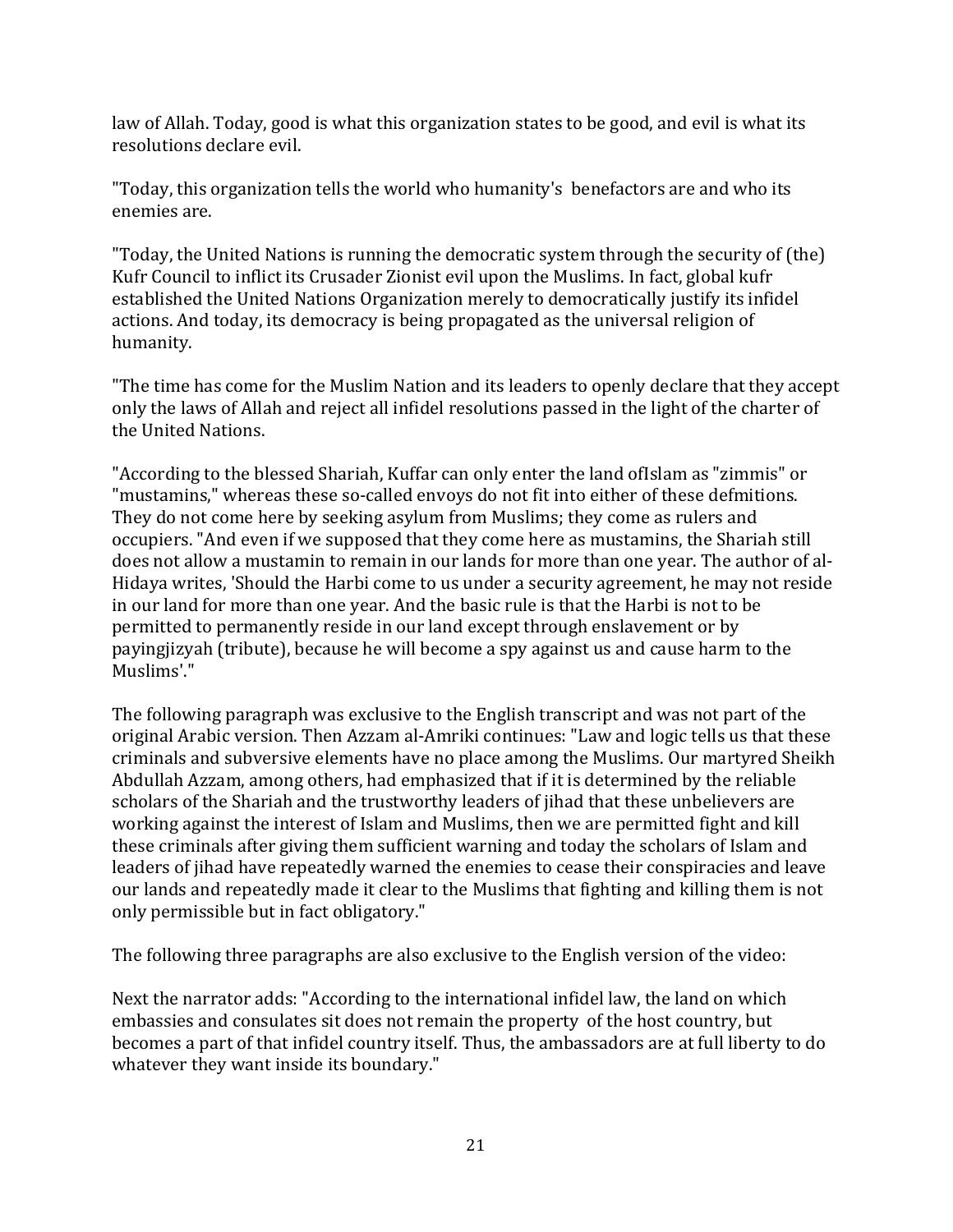"Moreover, the ambassador, his vehicle and possessions are legally immune from the law of the host country even outside that area, whereas all scholars of the Ummah have agreed that giving even a hand span of Muslim land to the people of Kufr is absolutely Haram and not just that, but according to the majority of the Islamic jurists, a mustamin is not exempt from the commandments of Shariah that are imposed in the land of Islam, but is subject to them."

"So in reality, the present day concept of ambassadors and embassies is in complete contradiction to the Shariah."

Al-Amriki continues: "As for a message to the Americans and there Crusader Allies it is this: the amount of respect we hold for your international law is even less than the respect you hold for divine Shariah, and our observance of it is comparable to your observance of Shariah. How can we comply with a law which contradicts divine law in whole and in part? How can we recognize a law which makes the embassies or consulates for all intents and purposes inviolable fortresses, which the host countries have no right to enter or monitor when our Shariah commands us to liberate every handspand of Islamic land occupied by the unbelievers? How can we comply with a law whose inequities and double standards are more obvious than a noon-day sun? The diplomatic immunity and freedom from arrest and persecution behind which you hide and which international law theoretically sanctifies apparently didn't apply to Mulla Abd-al-Salam, Ambassador of the Islamic Emirate of Afghanistan in Islamabad, whom you forced out of Pakistan so you could arrest him and send him off for torture and humiliation in the dungeons of Guantanamo Bay nor is the right of states to establish foreign missions in friendly states which law is supposed to uphold given to the Islamic Emirate whose Embassies and consulates in Arabia, the Gulf, and Pakistan you forcibly closed down through threats and intimidation."

The narrator adds: "And even if we were to accept that these Harbi Kuffaar are ambassadors who have been granted asylum, this asylum has been given to them by the international infidel law and apostate rulers and thus is not an asylum granted by Muslims which we are bound to respect."

"A hadeeth of the Prophet (peace be upon him) tells us that protection granted by any ordinary Muslim will be considered to be the protection of all of them. But if an apostate infidel gives refuge to a Christian, Jew or polytheist, then, Muslims are not at all bound to respect it."

"And even if we were to suppose that these ambassadors really were given protection by Muslims, even then this protection is a revocable contract which can be repealed anytime after giving a warning."

"Thus, when the Kuffaar attacked us from all sides, the Mujahid leaders of the Jihad, who understand which policies are appropriate and which are not, repeatedly warned them to leave Muslim lands and announced that the ambassadors who come to our territories and the embassies and consulates established in our lands have no asylum, and that they are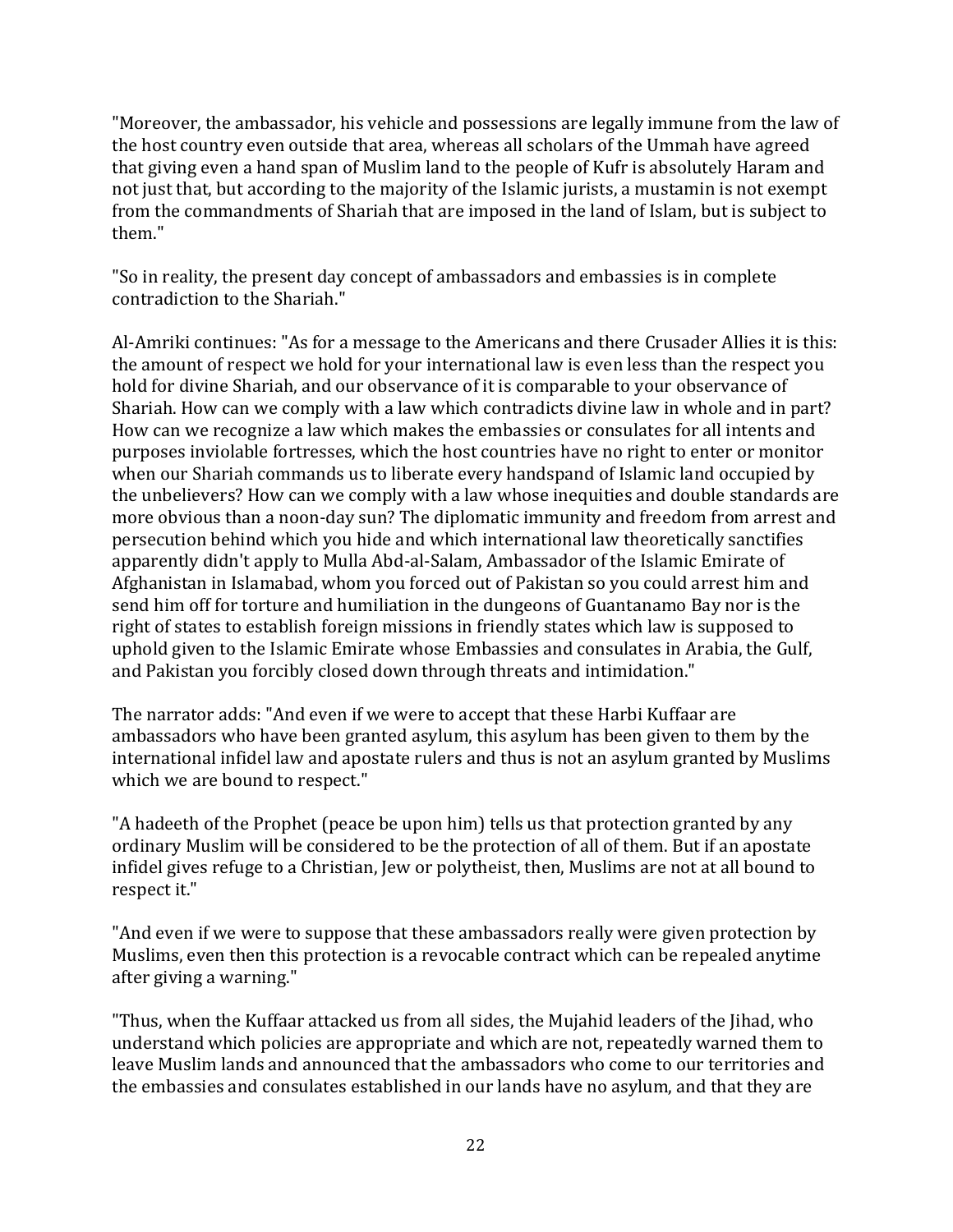our permanent military targets; but even so these Harbi Kuffaar sit in our lands like captors. So their lives and properties have indisputably become lawful for Muslims."

"The matter is undeniable: these so-called envoys are in fact spies and Harbi Kuffaar who have no refuge. Likewise, these embassies and consulates are not what they are supposed to be, but are breeding grounds of intrigue and conspiracy. So killing these Harbi Kuffaar who come into our lands and targeting these embassies is a religious obligation and a genuine act of worship."

"Some people raise the argument that the United States of America is Dar-us-Sulh, or "land of peace," and not Dar-ul-Harb, or "land of war," so how can military operations against it be permissible? We wonder how anyone can still doubt that America is "Dar-ul-Harb," after all it has done."

"It has besieged Iraq for the last sixteen years, slaughtered two million Muslims there and rained millions of tons of explosive and uranium upon it. It has inflicted attacks upon Sudan and is constantly aiding the Christian rebels there. It has repeatedly invaded Somalia, and is imposing Crusaders and apostates upon the Muslims there. Due to the moral support and patronage provided by America, more than a hundred thousand Muslims have been slain at the hands of filthy Hindus in Kashmir. It is the same America that backs the Russian Crusaders in Chechnya. As a result, two hundred and fifty thousand Muslims have been massacred and more than six hundred thousand have been left homeless. It has taken hostage the Muslims of Palestine and the Aqsa Mosque by way of the Jews. And do not those who declare America "Dar-as-Sulh" see the bleeding wounds of Crusader-occupied Afghanistan and East Timor?"

"Even if we were to accept that America is a state that had some peace treaties with us, it is a well-known fact that it has broken all such pacts. These Americans have returned to their original Harbi selves."

"A single act of treachery is enough to prove this: they establish their military dominance even in the holy land of the Ka'bah, the peninsula of Muhammad (peace be upon him), and set up bases there."

"Therefore, making use of all sorts of weaponry against them, suppressing their supremacy and dominance, weakening them by all possible means and terrorizing them in every manner is permitted."

Next the following Koranic verses are recited: "But if they violate their oaths after their covenant, and taunt you for your Faith,- fight ye the chiefs of Unfaith: for their oaths are nothing to them: that thus they may be restrained. Will ye not fight people who violated their oaths, plotted to expel the Messenger, and took the aggressive by being the first (to assault) you? Do ye fear them? Nay, it is Allah Whom ye should more justly fear, if ye believe! Fight them, and Allah will punish them by your hands, cover them with shame, help you (to victory) over them, heal the breasts of Believers, And still the indignation of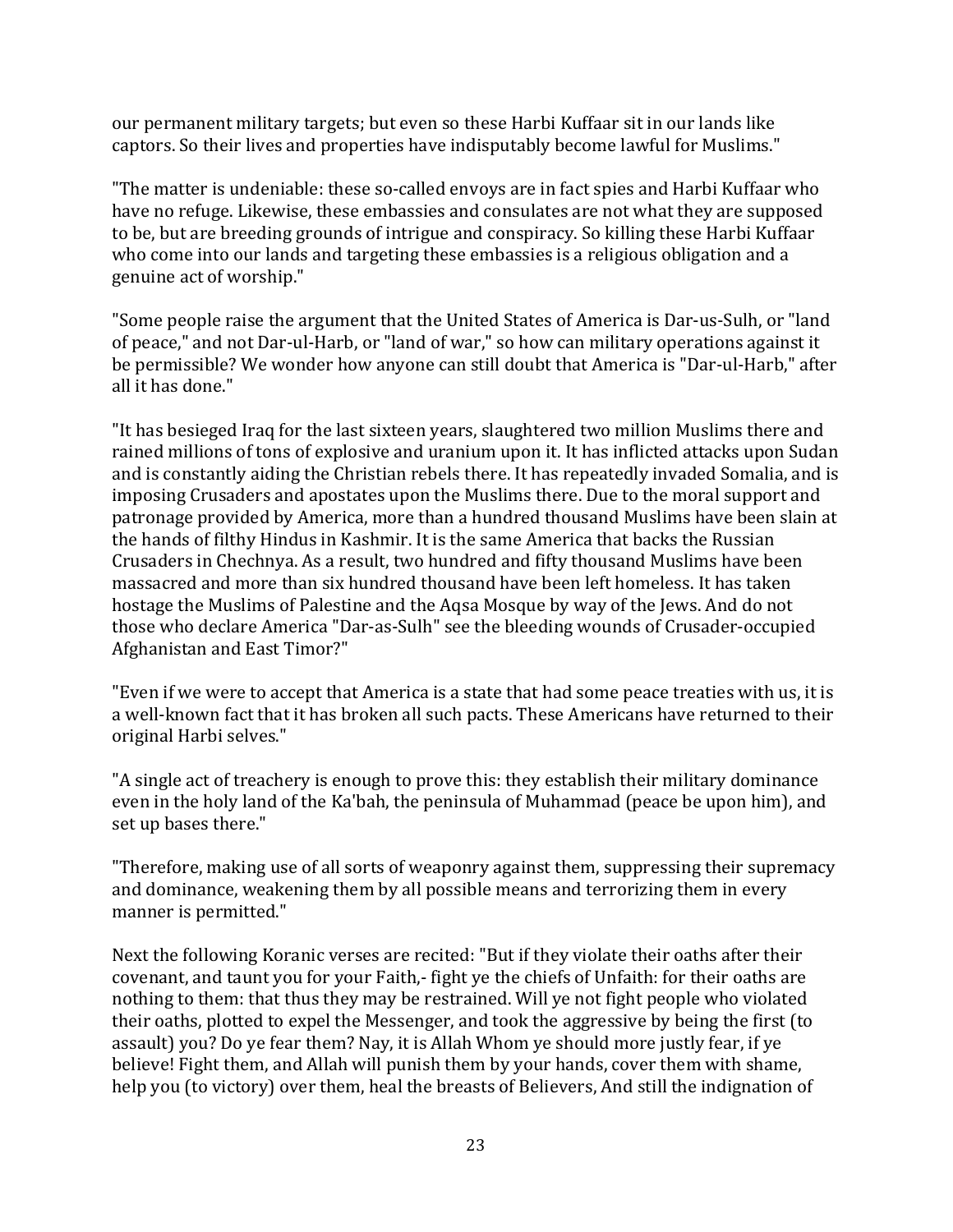their hearts. For Allah will turn (in mercy) to whom He will; and Allah is All-Knowing, All-Wise" (Koranic verses; AI-Tawbah 9:12-15). Then a video clip of US and NATO soldiers and equipment is shown and the narrator continues: "Likewise, the rest of the Crusader nations at war with the Muslims are allies of the Crusader Americans in their assault upon the religion, lives, properties, and sanctities of Muslims, and bear equal responsibility for all their crimes. The kuffaar of all these countries, including ambassadors, are Harbi infidels. Let the chief nations of Kufr know that we consider the whole Muslim nation as one, and that an assault on any Muslim locality will be considered as coming from all allied infidel nations. We declare open warfare against America, all the Crusader nations of its NATO pact, and India, their plotting dens and the conspirators that dwell within are our target."

While scenes of foreign troop gatherings, Muslims during a pilgrimage, and bombardments and missiles launchings, as well as ruins and videos of attacks against those capitals mentioned above are displayed in the background, the narrator adds: "These Harbi nations invade Muslim territories, including Iraq, Palestine, Kashmir, Afghanistan, Somalia, Chechnya, the Arabian Peninsula, and wherever else they feel inclined to do so. Therefore, we too shall attack them all over the world, wherever and whenever we want, with Allah's permission."

"The ruins of Washington and New York are milestones for us, in the devastation of Madrid and London we take pride, and targeting Tel Aviv, Moscow, and Delhi is our legal right."

Next there are scenes of destruction, Muslim scholars sitting with foreign officials and entering a mosque, and pictures of French President Chirac as the narrator continues: "Therefore, oh esteemed scholars of Islam, do not allow the ambassadors of the NATO countries and America to enter your mosques, Do not sit with them, should your hearts become like theirs, by painting your mosques and roofing your madras as, they want to develop a soft spot in your hearts for the chiefs ofKufr. So beware of their evil, and make it clear to the ummah (Muslim nation) that expelling these conspirators from the lands is obligatory, and that they have no right to enjoy peace and a safe haven."

Following this, Ayman al-Zawahiri is seen with a banner appearing over his head which reads, "Shaykh Ayman al-Zawahiri, May Allah (God) protect him" as he says: "My Muslim brothers in Pakistan: the backing of Jihad in Afghanistan with wealth and persons is the way to your honor, the way to expel the Americans from the region, and the way to liberate Kashmir and stop the aggression of the Hindus against the sanctities of the Muslims there."

Then while video footage of US and Israeli soldiers is shown, the narrator adds: "0 Americans, how can you say that your "innocent" embassies and consulates should not be touched when your missions in Karachi, Islamabad, Uzbekistan and Tehran have strengthened your Crusader occupation of Afghanistan, and your embassies and consulates in Qatar, Kuwait, Riyadh and Bahrain have provided you with full assistance in your invasion ofIraq? And by establishing your very first embassy in the surroundings of the Aqsa Mosque instead of Tel Aviv, you virtually declared Jerusalem the capital ofIsrael. 0 Hindus! The only objective of your embassies and consulates in Jalalabad, Kandahar and Kabul is to give a boost to your satanic plots against Islam and Muslims in the region. "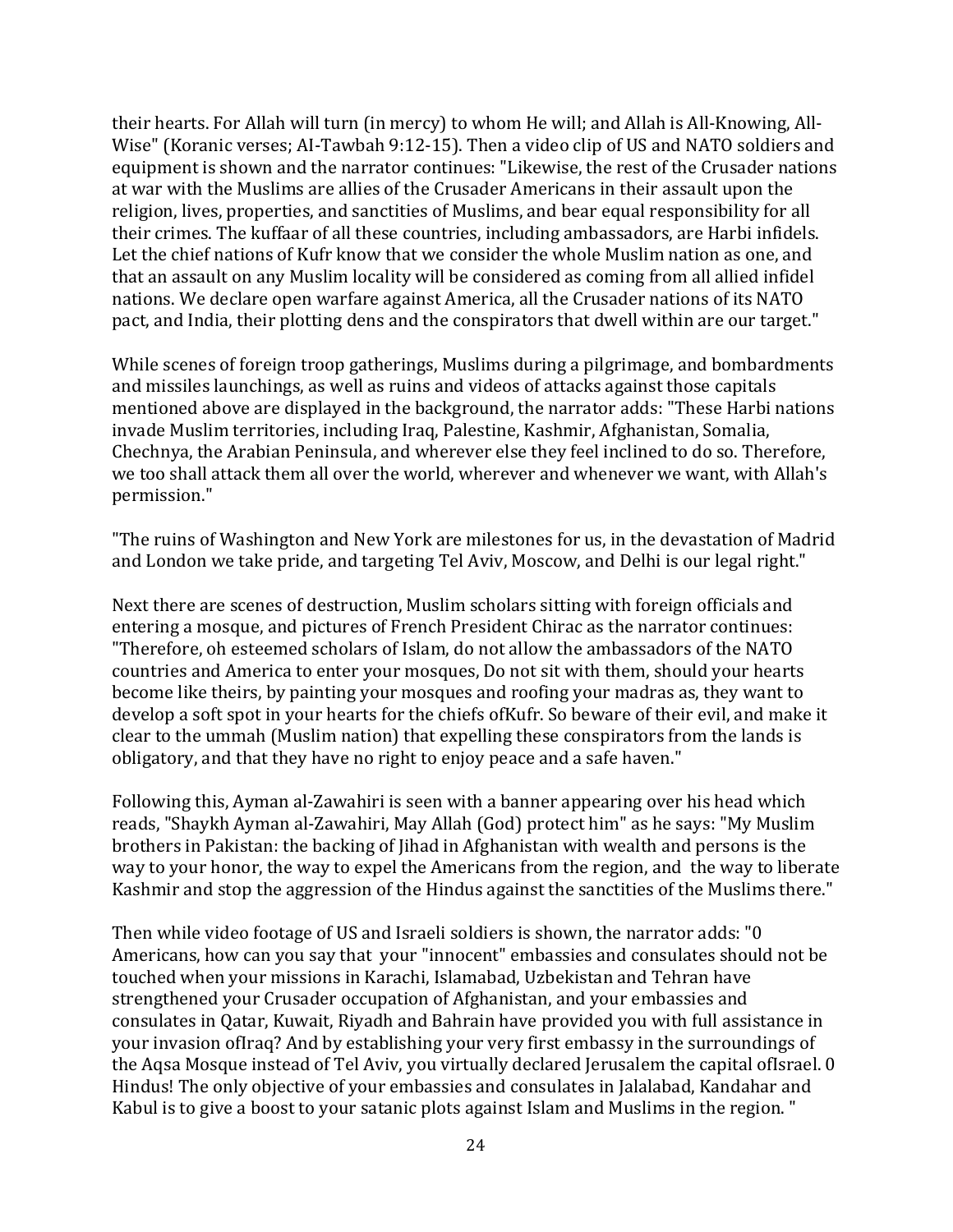Next is video footage of Hindus protesting with the caption that reads, "The Hindus Declare Their Plots Against Islam and Muslims." A translation of their chants was provided in illegible English.

Al-Amriki, with a banner appearing at the top of the screen which reads, "Adam Yahiye Gadahn 'Arnriki', may Allah protect him, is seen as he says: "Therefore, we shall continue to target you at home and abroad just as you target us at home and abroad and these spy dens and military command and control centers from which you plotted your aggression against Afghanistan and Iraq, and which still provide vital moral, military, material, and logistical support to the Crusade, shall continue to be legitimate targets for brave Muslims like our martyr brother Uthman until and unless you heed our demands, stop the crusade and leave the Muslims alone."

Al-Zawahiri then says: "And the Muslims in Pakistan must know that it is now their personal duty to fight the Americans in Pakistan and Afghanistan and back those who fight them. And they must rush to join the fronts of Jihad in Afghanistan, where the lions of under the leadership of the Commander of the Believers, Mulla Mohammad Umar (may Allah protect him) rain down blows on a daily basis on the Americans and their Crusader allies. And the first signs of the defeat of the Americans have begun to appear on the horizon, with Allah's permission, and it is overtaking them faster (than) it overtook the Russians, with Allah's help and strength. America, which boasts that it is the strongest power in the history of mankind, is being defeated today in Afghanistan, and Iraq, by the grace of Allah, at the hands of the Muslim Mujahidin, who rely on their Lord alone and no one else. And the agents of America in Islamabad, who have sold you out and sold out Kashmir, are shaking with fear at the defeat of their mistress America, who is today cursing them despite all their acts of betrayal. "

Finally the narrator adds: "Pay attention infidels! Your organizations, your companies, your trade and your ambassadors all over the world will remain our targets as long as our heads rest upon our shoulders. And our Jihad against you will continue until this civilization of kufr is history and a Caliphate based on the Prophetic model has been restored to this earth. "

At this point a fighter on horseback is seen and he is heard yelling "God is great" as he fires his weapon into the air and chanting is heard in the background. The screen then reads, "I'm not asking you to accompany me, Cover my back for me, 0 brother, Don't let the hands of evil catch me."

Then Uthman, with the screen reading, "0 Allah, Bring Me Together, With Our Prophet Muhammad, Peace Be Upon Him," ends by saying: "In the end, I pray to Allah that He blesses me with martyrdom, and grants me a death like that of the Pakistani brothers who took part in the events of London. May Allah join me with the brothers who were martyred in the events of 11 September, and bless me with the company of the Holy Prophet (peace be upon him) and all those who have been martyred up to this day. May Allah always grant success to the Mujahideen, and remove the difficulties of all those who are supporting Jihad